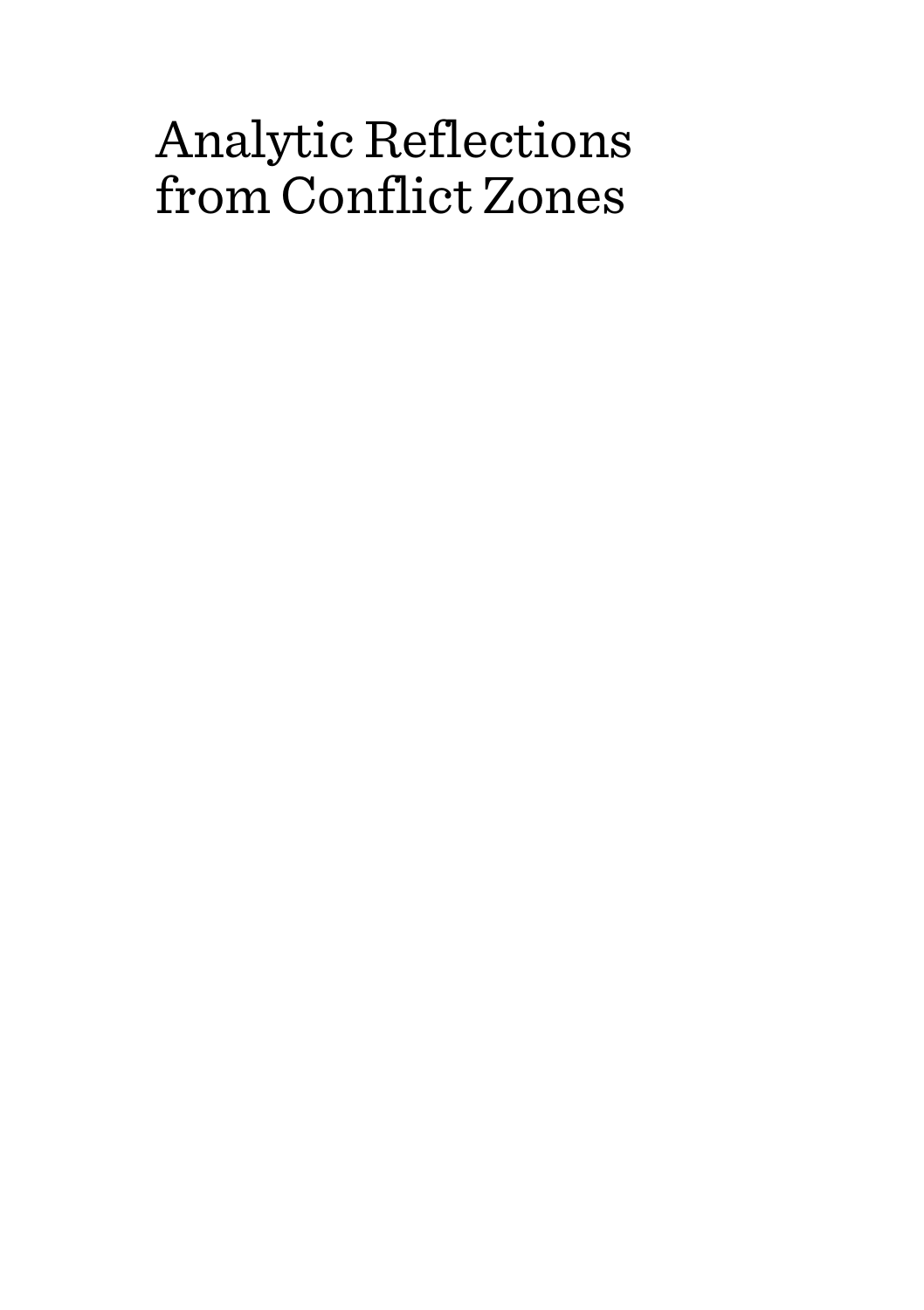"Adams combines a lifetime of experience in some of the world's most troubled spots with academic rigor and a passion for peace to share this remarkable narrative. From Air Force jet mechanic in Vietnam to UN peacebuilder in Kosovo, and now as a concerned citizen in a divided and troubled USA, he provides informed perspective with astute analysis, and he puts the current complex challenges in context and offers pathways to resolution. I highly recommend it to my peacebuilding colleagues and to anyone who seeks solutions to the conflicts in a troubled world."

—Charles F. "Chic" Dambach

Former President and CEO, Alliance for Peacebuilding; Author of Exhaust the Limits: The Life and Times of a Global Peacebuilder.

"After arriving in Haiti in 1995 to research the UN Mission in Haiti, I was overwhelmed by the enormity of the challenges confronting the mission: predatory elites, a ruthless praetorian guard supplemented by a secretive paramilitary gang, unremitting poverty, and environmental devastation. Where to begin? How will it ever end? The author of this volume has assembled a sophisticated and comprehensive framework for answering these questions derived from his many years of experience as a field officer in Sudan, Somalia, Rwanda, Uganda, Kosovo, and Afghanistan followed by extensive field research in Bosnia. He deftly weaves together three books into one. The first is a penetrating and often witty description of the origins and evolution of each of the conflicts he has grappled with. The second is a tour de force of the concepts and theoretical constructs that have been developed to describe and explain the intricacies of international intervention into internal conflicts that threaten regional and international security. [...] The third book is the leitmotif that haunts the entire discussion: Having witnessed the consequences of purposeful polarization of societies by conflict entrepreneurs in Somalia, Rwanda, Bosnia, and Kosovo, he urgently implores: "…this is a cautionary tale for an increasingly polarized America—a hard-won model of democracy, now at risk."

—Michael Dziedzic

Adjunct Professor, George Mason University; Co-Editor of The Quest for Viable Peace: International Intervention and Strategies for Conflict Transformation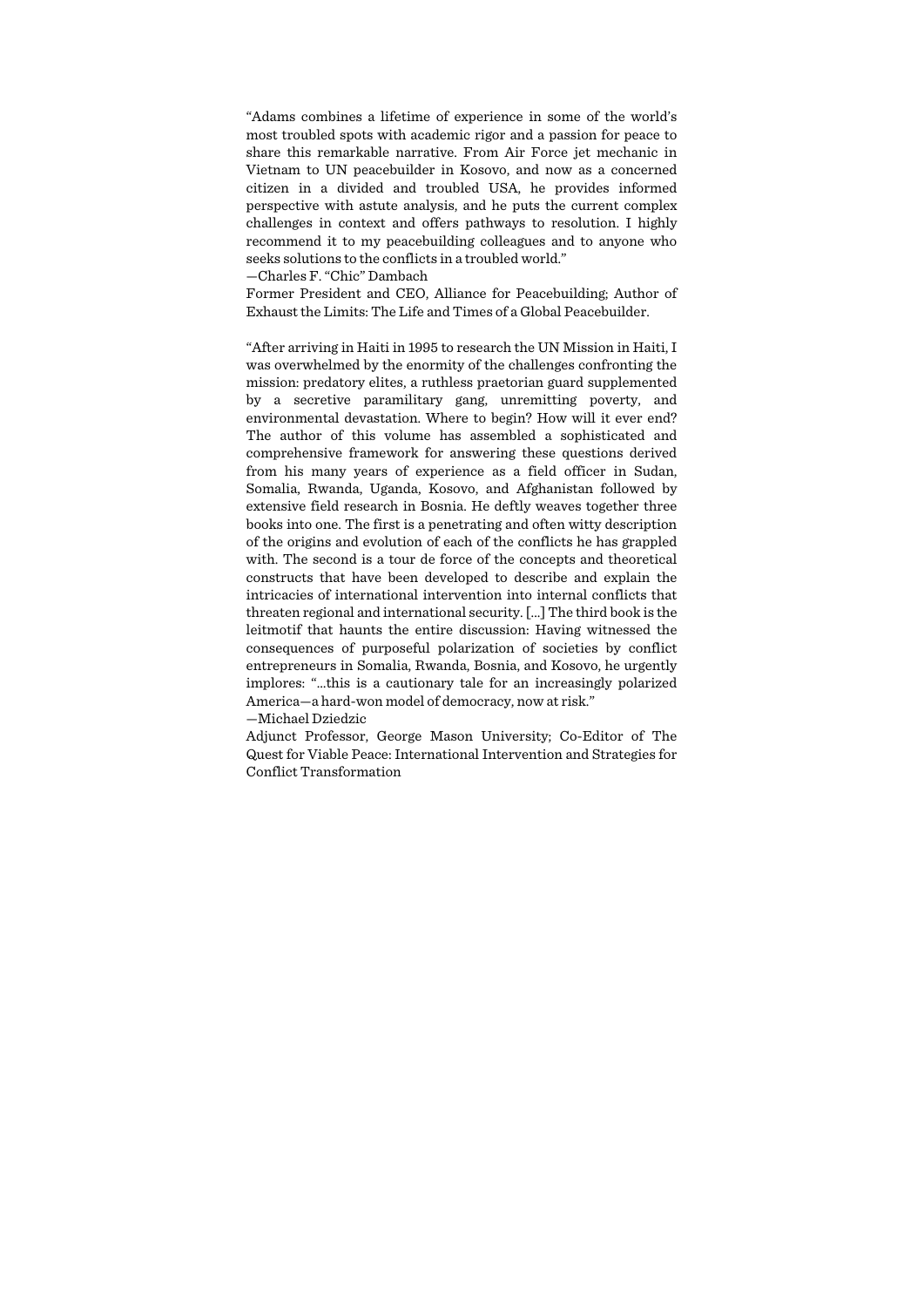# Analytic Reflections from Conflict Zones:

*A Cautionary Tale for a Polarizing America and World*

By James R. Adams

Cambridge **Scholars** Publishing

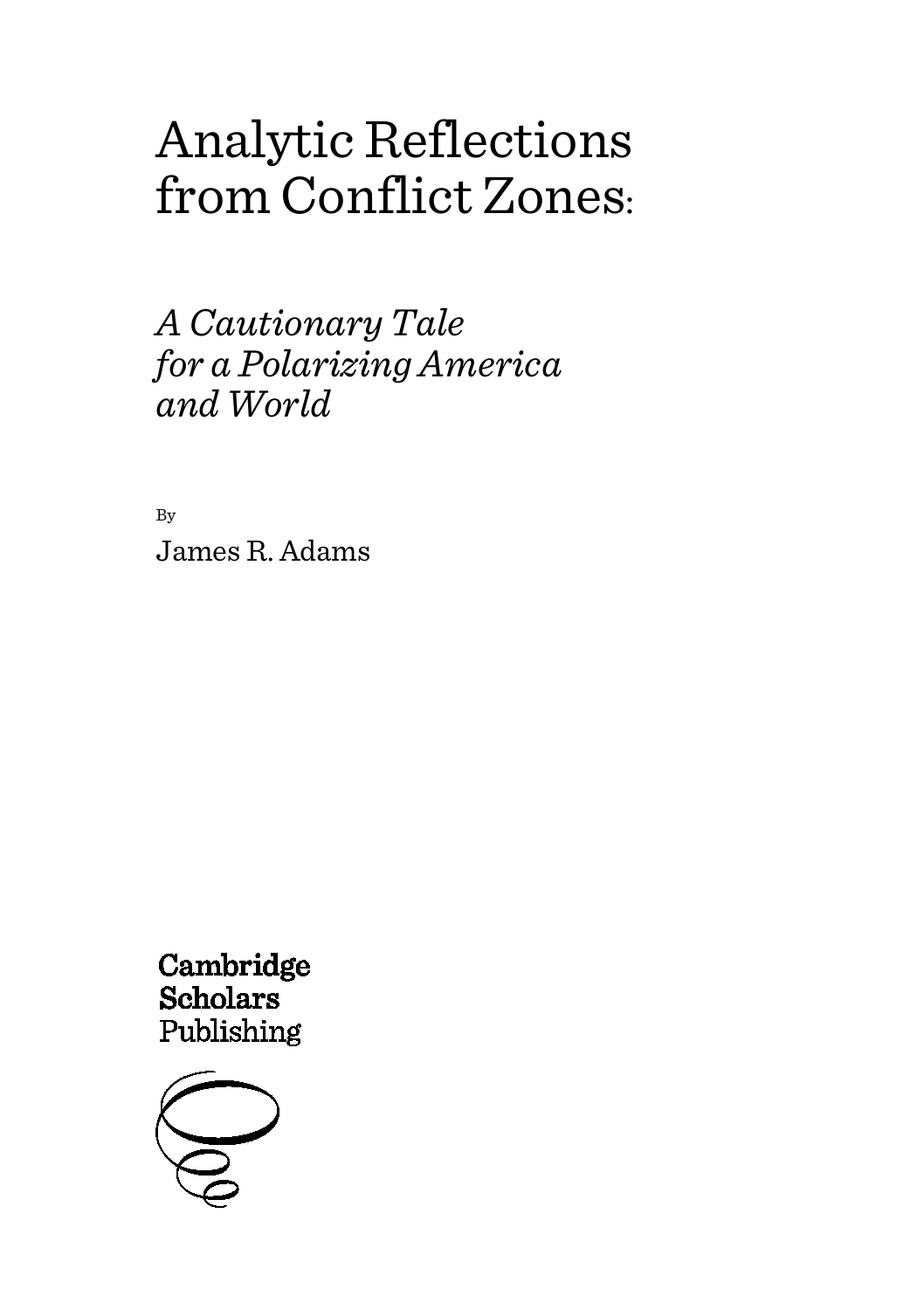Analytic Reflections from Conflict Zones: A Cautionary Tale for a Polarizing America and World

By James R. Adams

This book first published 2021

Cambridge Scholars Publishing

Lady Stephenson Library, Newcastle upon Tyne, NE6 2PA, UK

British Library Cataloguing in Publication Data A catalogue record for this book is available from the British Library

Copyright © 2021 by James R. Adams

All rights for this book reserved. No part of this book may be reproduced, stored in a retrieval system, or transmitted, in any form or by any means, electronic, mechanical, photocopying, recording or otherwise, without the prior permission of the copyright owner.

ISBN (10): 1-5275-7417-2 ISBN (13): 978-1-5275-7417-5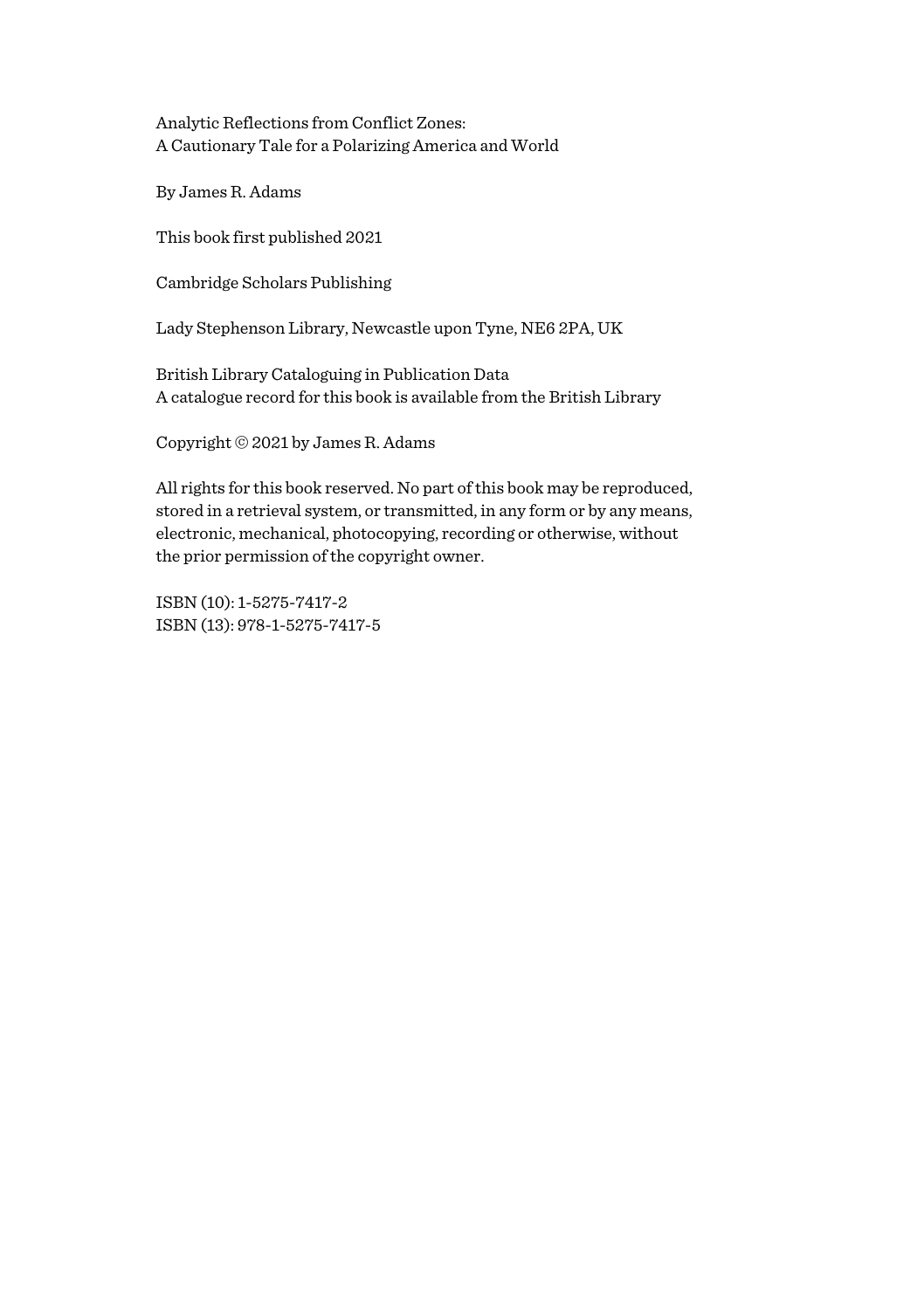I dedicate this book to the courageous souls in conflicted lands who press on to bring peace and dignity to their people.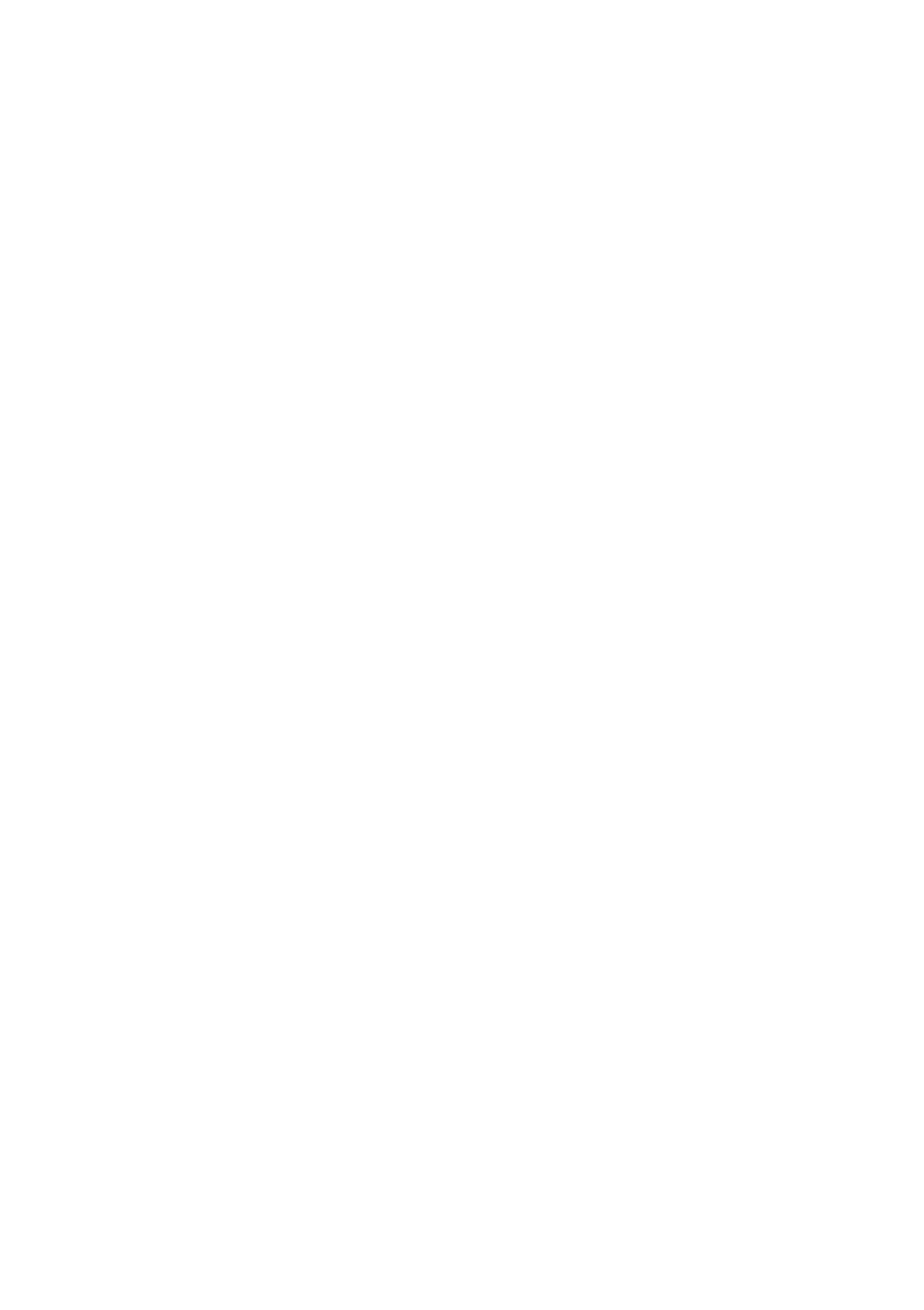## **TABLE OF CONTENTS**

### **Part One: The Human Perspective**

### **Part Two: Thoughts - Moments - Places**

| Uncle Saleh's Restaurant/We Remember the British 22 |  |
|-----------------------------------------------------|--|
|                                                     |  |
|                                                     |  |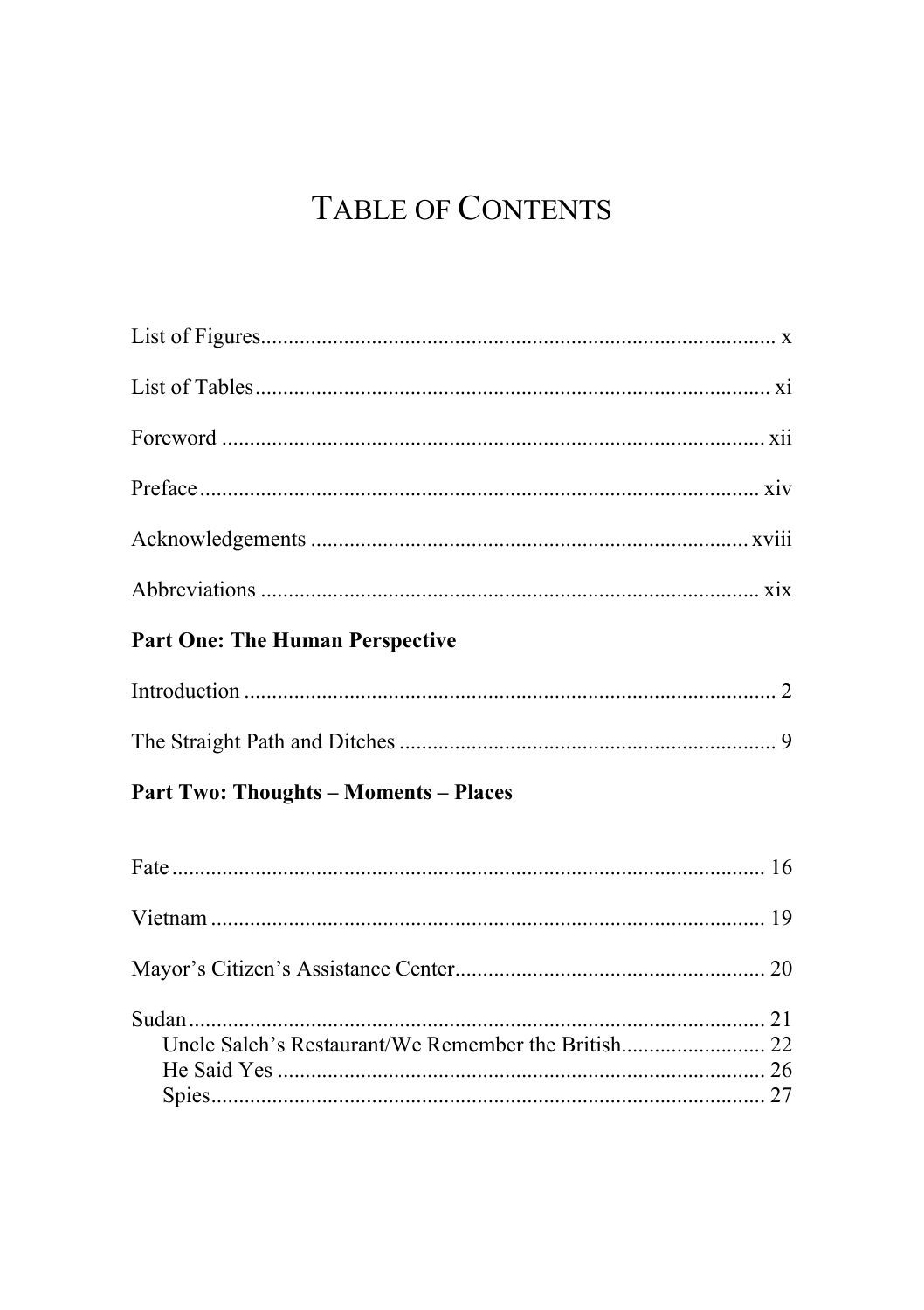| Back in Mogadishu at the Return and Resettlement Unit  61 |  |
|-----------------------------------------------------------|--|
|                                                           |  |
|                                                           |  |
|                                                           |  |
|                                                           |  |
|                                                           |  |
|                                                           |  |
|                                                           |  |
|                                                           |  |
|                                                           |  |
|                                                           |  |
|                                                           |  |
|                                                           |  |
|                                                           |  |
|                                                           |  |
|                                                           |  |
|                                                           |  |
|                                                           |  |
|                                                           |  |
|                                                           |  |
|                                                           |  |
|                                                           |  |
|                                                           |  |
|                                                           |  |
|                                                           |  |
|                                                           |  |
|                                                           |  |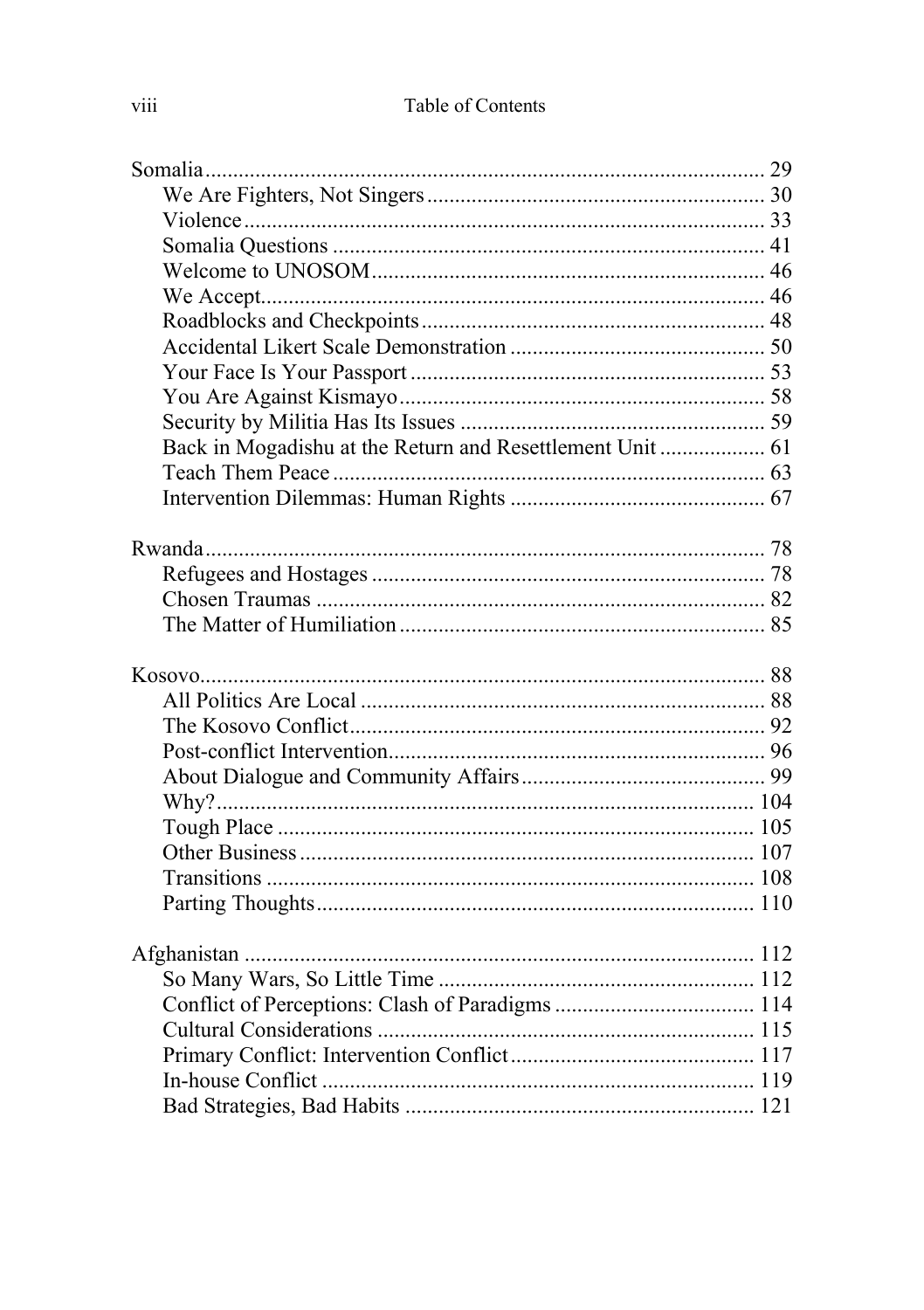### **Part Three: The Conceptual Perspective**

| Stabilization and Peacebuilding Operation Basics  131                                                                                                                                 |  |
|---------------------------------------------------------------------------------------------------------------------------------------------------------------------------------------|--|
| Linkage of the Positive-peace Process to the Conflict-management                                                                                                                      |  |
|                                                                                                                                                                                       |  |
|                                                                                                                                                                                       |  |
| Resolutions, Peace Conferences, Operations, Protection  166                                                                                                                           |  |
| Measuring Progress in Conflict Environments (MPICE) 186<br>Drivers of Conflict – and Institutional Performance 191<br>Referencing the War to Sustainable Positive Peace Continuum 220 |  |
| Implications, Conclusions, and Recommendations  239                                                                                                                                   |  |
|                                                                                                                                                                                       |  |
|                                                                                                                                                                                       |  |
|                                                                                                                                                                                       |  |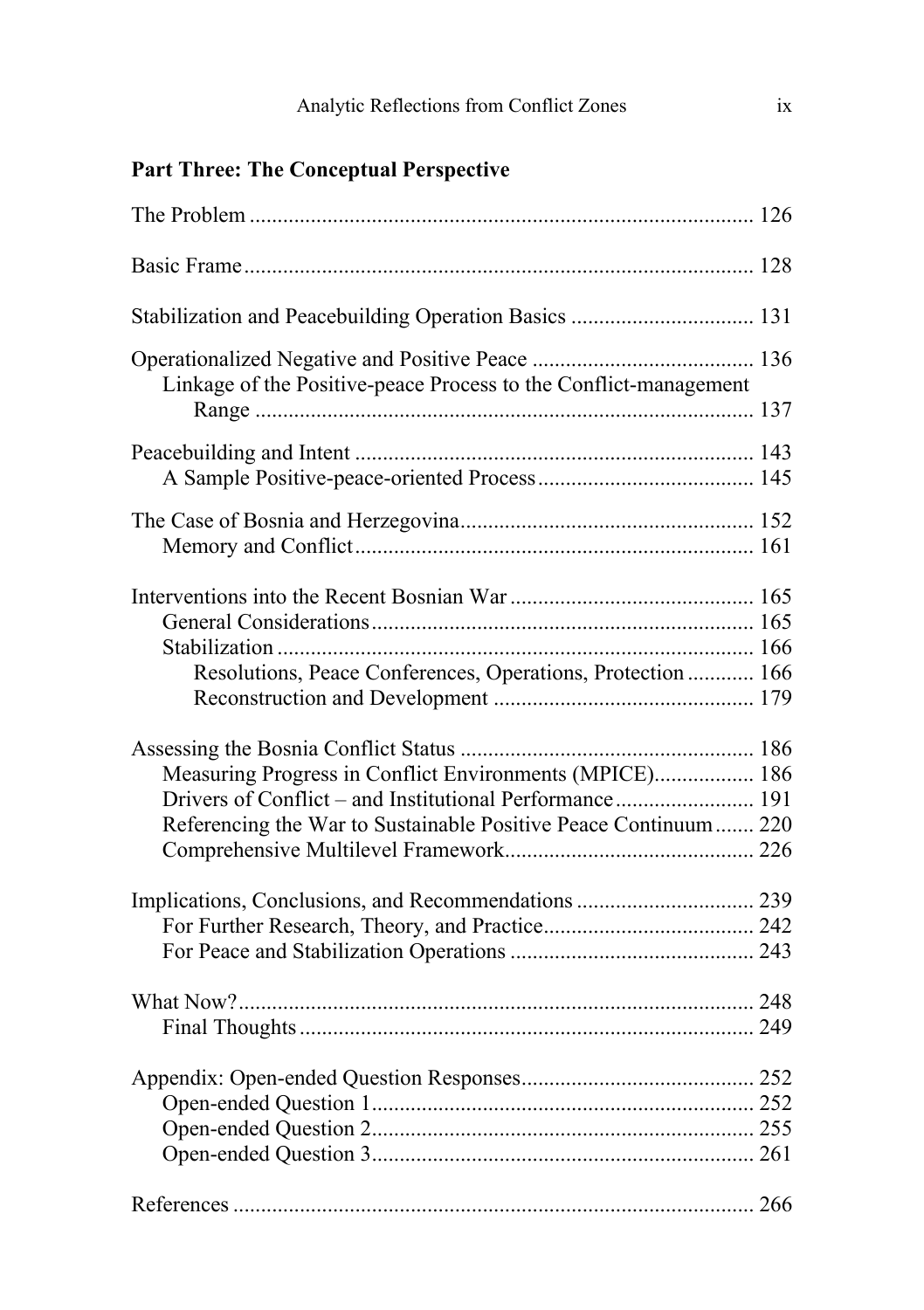## LIST OF FIGURES

| Fig. 3. Athens's theory of violentization to community  38               |  |
|--------------------------------------------------------------------------|--|
|                                                                          |  |
| Fig. 5. UNMIK/KFOR division of responsibilities and authority (2001) 98  |  |
|                                                                          |  |
| Fig. 7. CMPO – civil order and social justice in peace operations  134   |  |
| Fig. 8. Basic conflict-management range (order and justice               |  |
| . 137                                                                    |  |
| Fig. 9. Conflict-management range (negative and positive peace           |  |
|                                                                          |  |
| Fig. 10. Conflict-management range (peace operations framework           |  |
|                                                                          |  |
| Fig. 11. Conflict-management range (positive-peace process added)  141   |  |
| Fig. 12. Sustained-dialogue multilevel public-peace process 146          |  |
| Fig. 13. Survey questions embedded in Modified MPICE Framework           |  |
|                                                                          |  |
| Fig. 14. Drivers of conflict and institutional parameters  192           |  |
| Fig. 15. War to Sustainable Positive Peace Continuum model 197           |  |
| Fig. 16. Means - Structural/Stable Self-governance/3.9 example 203       |  |
| Fig. 17. Structural and Stable Self-governance/2.8-6.3 examples  204     |  |
| Fig. 18. Comparison: Drivers of Conflict and Institutional Capacity      |  |
| model (top), and War to Sustainable Positive Peace Continuum             |  |
|                                                                          |  |
| Fig. 19. Structural and relationship elements: total means and continuum |  |
|                                                                          |  |
| Fig. 20. Grand total means: all structural elements $+$ all relationship |  |
|                                                                          |  |
| Fig. 21. Adapted Conflict Nested Paradigm Determination (J. Adams        |  |
| 229                                                                      |  |
| Fig. 22. Humanitarian and peace operations activity levels  231          |  |
|                                                                          |  |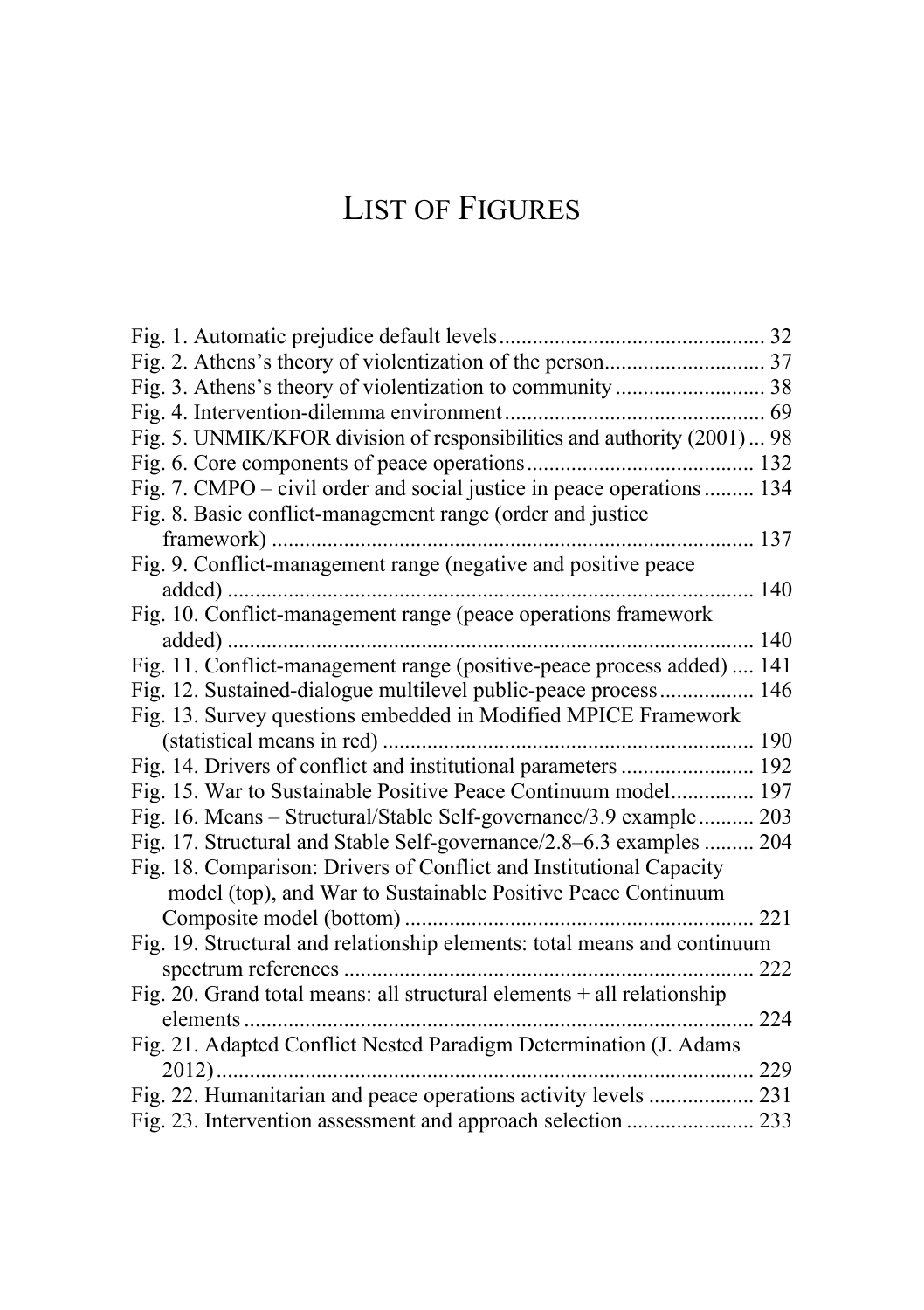## LIST OF TABLES

| Table 1. Peacemaking, peacebuilding, peacekeeping/security, |  |
|-------------------------------------------------------------|--|
|                                                             |  |
|                                                             |  |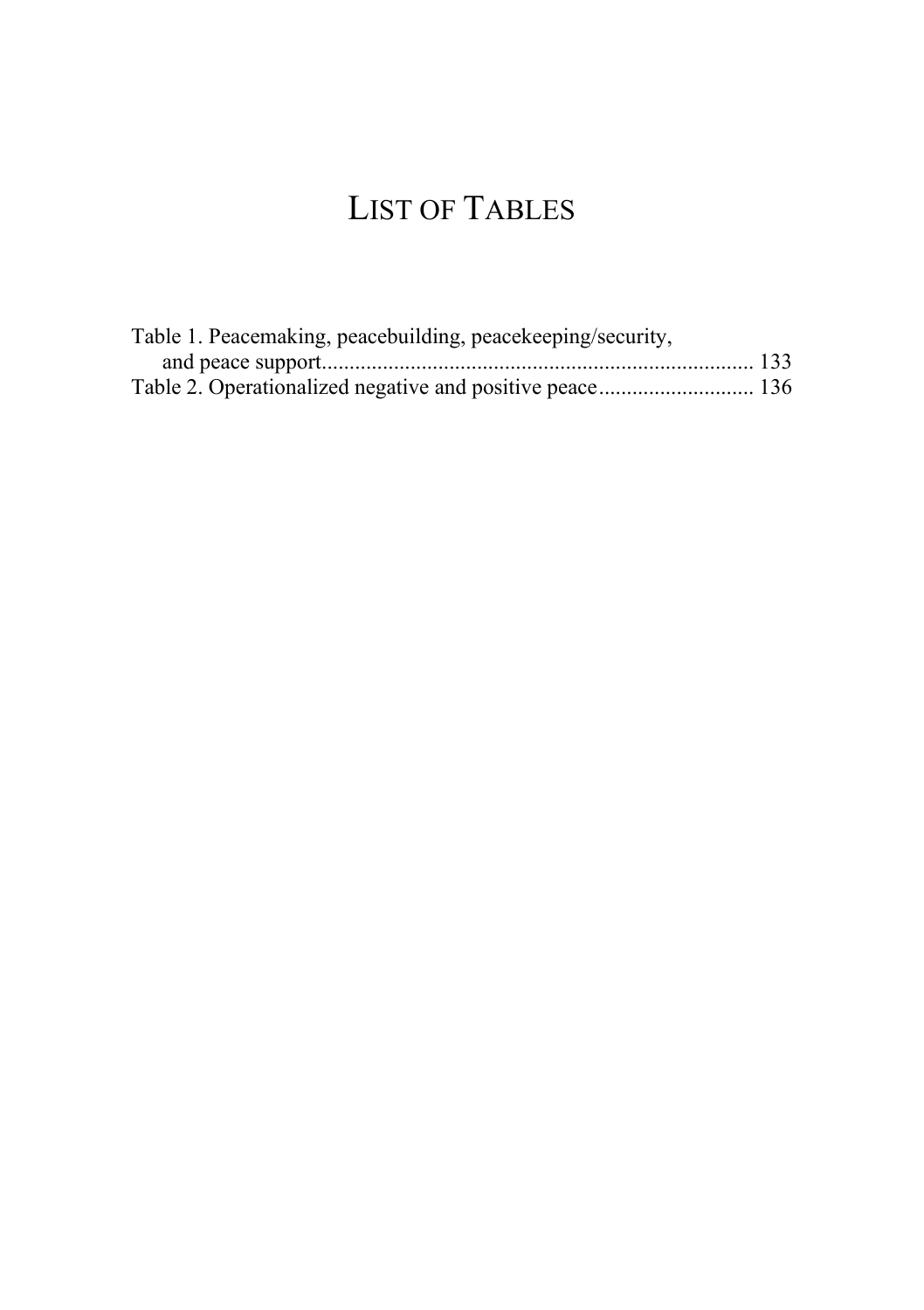### **FOREWORD**

Much academic writing on the sources of conflict and the search for peaceful solutions derives from the efforts of scholars who become specialists in a country, a region, or a species of conflict which they get to know initially from a distance and visit during annual vacations for fieldwork, returning to their campus to contemplate and write about what they have found.

Jim Adams's "career" has been rather different from this model, and in many ways his journey through life has been unique. Starting young with his participation in the ill-starred and divisive US intervention in Vietnam, he then switched to fieldwork in civil affairs, development, and peacebuilding with USAID, the UN, and other international nongovernment organizations, and undertook practical relief work in some of the worst and most violent situations around the globe. He has met and interacted with refugees and IDPs, warlords, local-government officials, military peacekeepers, traumatized civilians, overworked doctors, and other relief workers striving to make impossible situations a little less lethal. In places such as Somalia, Kosovo, and Afghanistan he witnessed firsthand some of the successes and frequent failures of various forms on international humanitarian intervention whereby the international community – that elusive entity – has tried to mitigate some of the worst effects of violent and intractable human conflicts.

From this forty years of practical experience, Jim Adams has now had the chance to reflect on all the various lessons that need to be learned – and passed on – from the numerous local-level situations of mistrust, hostility, and violence he has witnessed in environments where the aspirations of ethnopolitical groups and the ambitions of their leaders have clashed and led to widespread destruction and death. Enabled by his own experiences to understand some of the successes and shortcomings of actual interventions and relief efforts, he has put together a framework that might help to improve the future practice of humanitarian intervention in a world ever more in need of integrated approaches to durable peacebuilding. At the end of the book, Adams turns his gaze to the problems facing his own country as we enter a post-Covid world characterized by polarization, animosity, and increasing violence. He implicitly asks what lessons from Kosovo, Sudan, Rwanda, or Bosnia might be helpful in San Jose, Sandy Hook, or Boulder.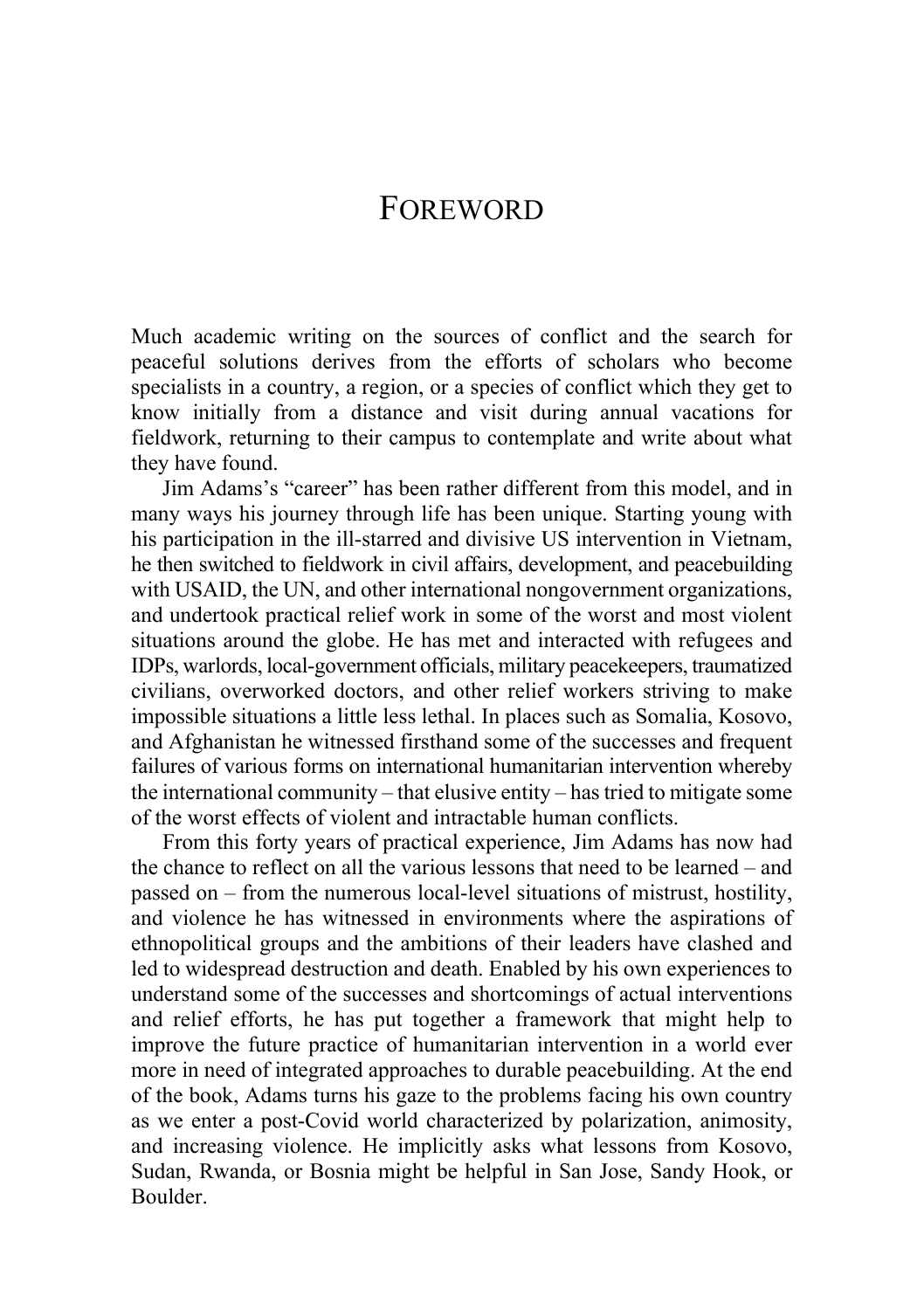*Analytical Reflections from Conflict Zones* must therefore surely be helpful reading for policymakers, administrators, or field workers, whether they practice in the Balkans, Africa, or in communities east or west of the Mississippi.

> Christopher Mitchell, Center for Peacemaking Practice, Jimmy & Rosalynn Carter School for Peace & Conflict Resolution, George Mason University, Virginia.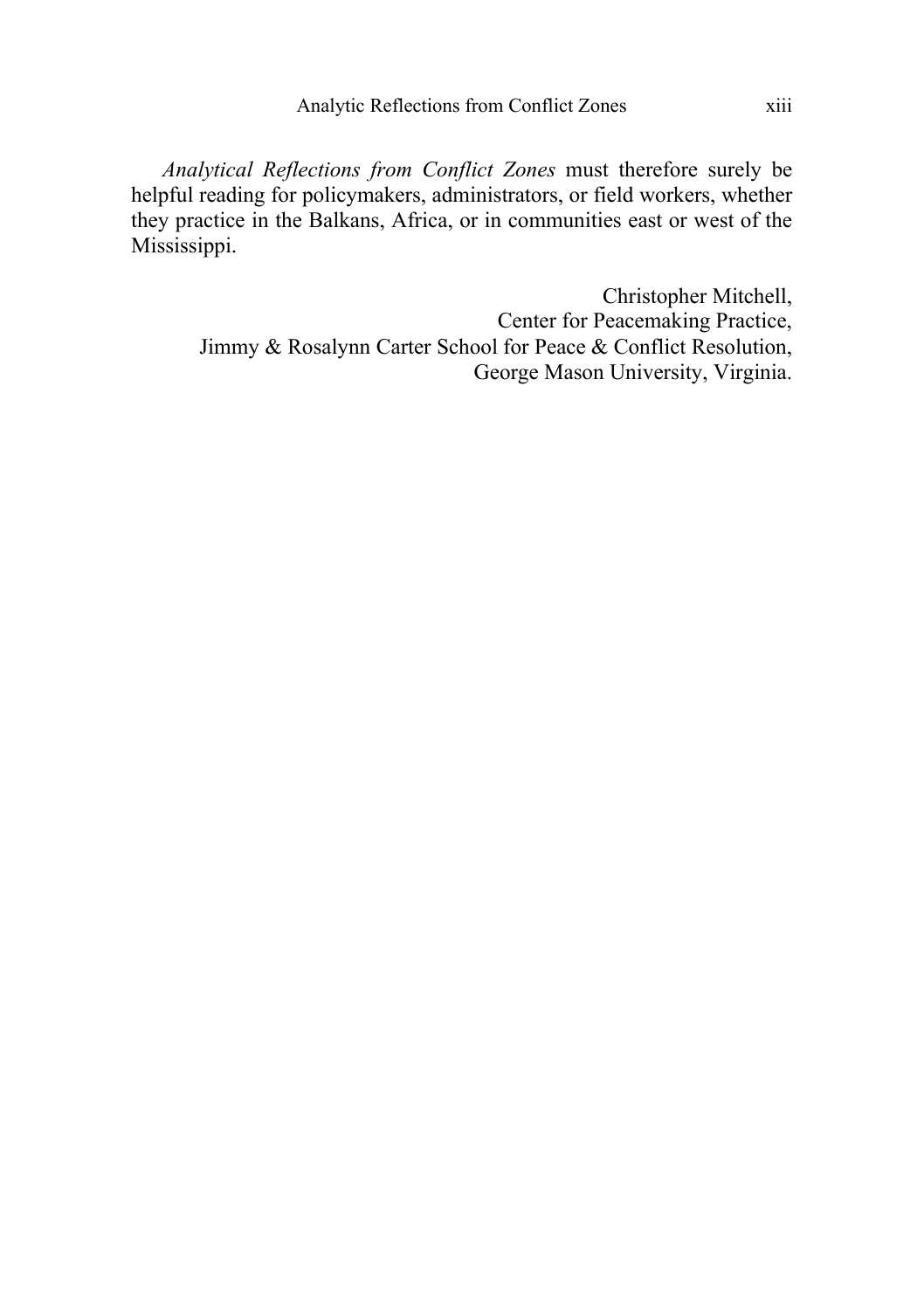## PREFACE

I was working for the United Nations in Kosovo as a civil-affairs officer assigned to community-level minority issues and protection when a local citizen asked me why I worked in such places, meaning conflict zones. I replied, "It's a job … and because I don't want my country to have to need someone like me back home." Meaning, among other things, that I worked to address problems overseas so that they would remain overseas; so that my country would not need someone specializing in post-conflict reconstruction and civil-society building back home in the USA.

I have seen the consequences of caustic discourse, political polarization, deep societal division, and the dehumanization of others that, when taken to their logical extreme, slice through families, societies, and nations, leaving destruction and decades of tragedy. Bosnia and Kosovo come to mind. Rwanda and Somalia come to mind.

What I see happening now in America is the early-stage genesis of such a history in the making, if we continue on this course of increasing intolerance, violence, broken discourse, and polarization. The implications for the US – and the rest of the world – are profound. The United States, despite its historic place of democratic moral leadership and innovation, cannot claim exception to this destructive dynamic.

I have seen the destructive consequences suffered by conflict-torn societies that have taken this path before, on which ideological, nationalistic, and ethnic-racial passions are stirred to hatred and violence, and identities and circumstances are weaponized for political ends.

Such a path, if taken unrestrained, leads down the avenging-angel road to its logical extremes – civil strife, civil war, hundreds of thousands killed and maimed, and millions made internally displaced or refugees, plus the inevitable perpetuation of cycles of violence. Rule by mob is not a circumstance you want to find yourself in.

Generally, post-conflict reconstruction and humanitarian-relief operations are intended to help bring about the normalization of life in the aftermath of wars. This book was to be a simple reflection on my experience over the years in that line of work, and an opportunity to share my framework for better understanding and tracking conflict and peacebuilding dynamics. A retirement note-to-file, so to speak, that would give my perspective on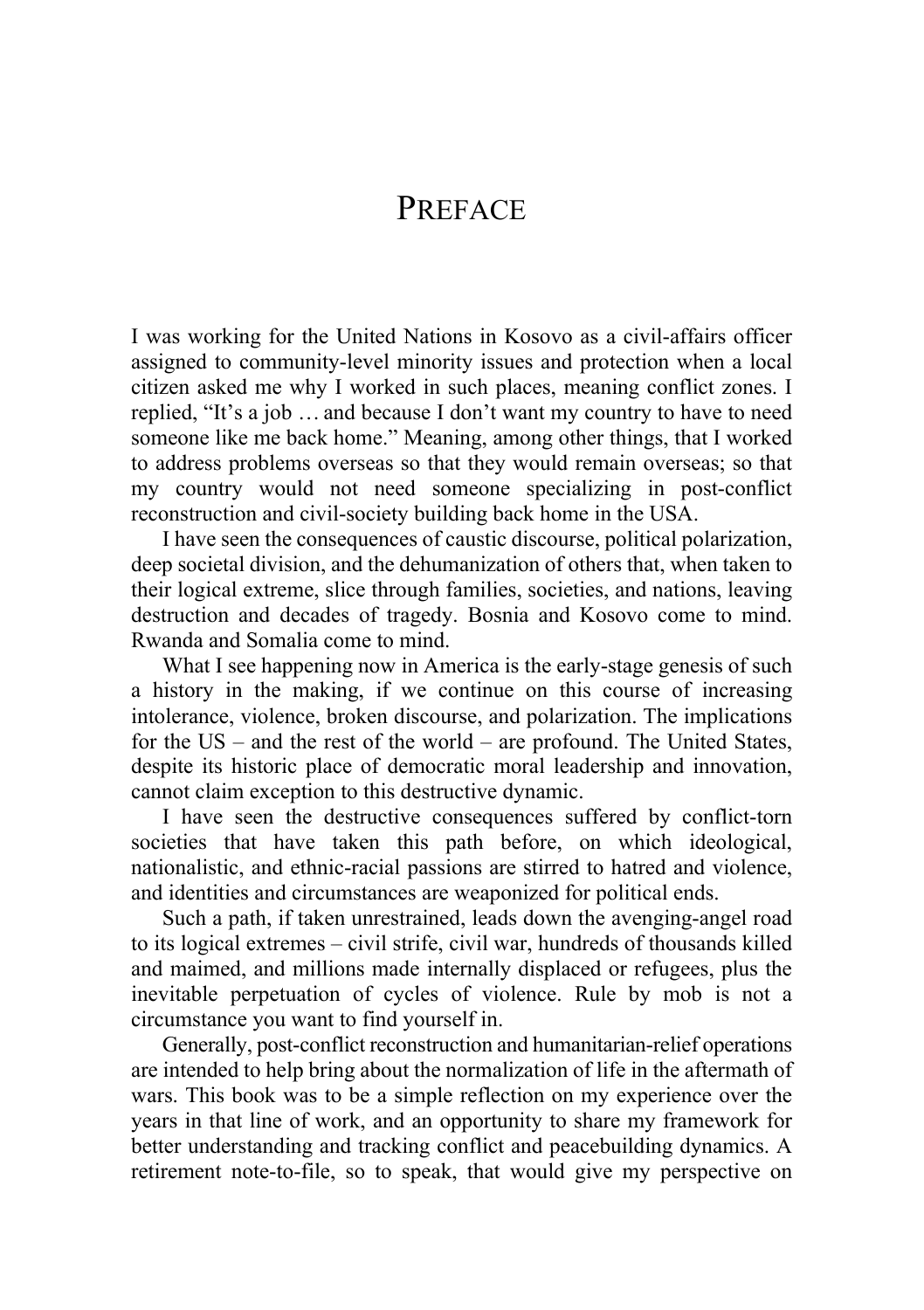things, and convey some thoughts and opinions from others that I have encountered along the way.

So, silver haired, and having done my bit for humanity, I figured that that would do it. I would write a memoir of sorts, declare victory, and go home.

Home.

My home, America, however, has a problem. Humanity has a problem. This complicates things. More needs to be said. More needs to be done. The porch and rocking chair will have to wait.

This book is still about my time working in some of the world's most intractable conflict zones while making efforts to better understand conflict and peacebuilding. But it is now also a cautionary tale about the consequences of unchecked impulses toward prejudice, intolerance, hatred, authoritarianism and Fascism, extremism, and vengeance. Particularly, this is a cautionary tale for an increasingly polarized America – a hard-won model of democracy, now at risk.

Also, over time, it has become clear to me that my journey as a field officer (generically speaking) in conflict zones cannot be separated from humanity's journey. It is one and the same journey, really. A great stream of collective bits and pieces of experience, emotions, and observations, past and present, that eventually, unavoidably, merge and speak of ancient repetitions by individuals and nations, of acts of kindness and wisdom, and acts of arrogance and foolish destruction.

In this greater stream, it is the dynamics of hatred, polarization, and emerging extremism in present-day America and elsewhere that concern me most – particularly the impulse for self-righteous indignation, a sense of superiority, and its primal holdover vengeance, from which all manner of vile forces emerge, seeking release and justification.

The avenging-angel road can facilitate convenient blame and assuage the stings of perceived slights and wrongs, but it is laid with traps for the arrogant and overly prideful – even the innocent. At the end of that road lays the lonely ruin of individuals and the graveyard of empires. Nazi Germany took it to the bitter end. The global refugee movements and earnest efforts at genocide of the Second World War are evidence of this.

The world cannot afford to lose the hope and role model of democracy, of a free people, that the United States represents historically in the world, even with its numerous flaws. People living under the iron heel of authoritarian and Fascist regimes around the world need the kind of hope and encouragement toward a free society that the United States has promoted in the past, despite some notable lapses in judgment as to support for certain dictatorships and an ill-chosen war or two.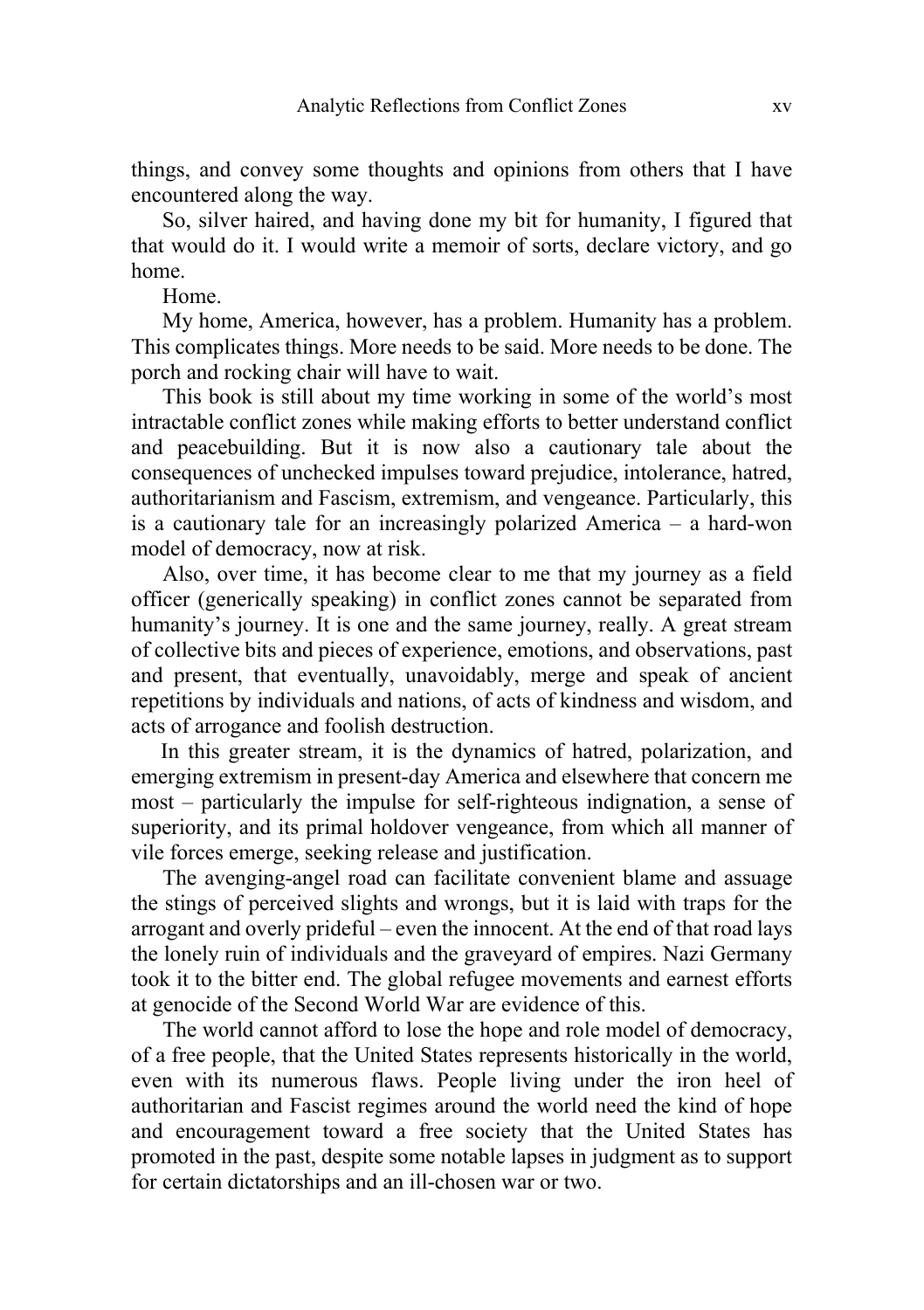#### xvi Preface

Still, the torch of freedom needs American leadership. The torch of freedom needs the continued American practice of democracy and active support for basic civil and human rights as envisioned by our founding fathers in our Constitution and Bill of Rights, despite the flaws of their own characters and time.

The struggle of American democracy for respect for the basic human dignity and support for the basic civil and human rights of all needs to be demonstrated. This effort that we have inherited from our forefathers and foremothers down to this day, despite their flaws and oversights, and despite our own very human flaws and clashes, must continue. It needs to be seen – for humanity's sake, and for America's sake.

I have argued in my conceptual work that a broader perspective in the discourse on conflict and peacebuilding is needed globally. I am compelled here to say that a broader perspective is needed now – in the US.

I believe that a shared basic awareness of key conflict and peacebuilding fundamentals is needed among citizens and leadership (civilian and military). I expect that a shared awareness (beyond conventional mediation and expedient political settlements) will result in fewer misunderstandings and less frustration during normalization or reconciliation efforts, and reconstruction, if needed. Or at least that a shared informed awareness will encourage more functional working relationships by virtue of there being fewer uninformed people groping around in the dark, scaring each other. Better awareness of citizens about conflict and peacebuilding fundamentals also offers some immunity to divisive, bombastic rhetoric, and agendas.

For these reasons, I write this book and lean toward a wider readership and a less technical presentation, and one that is more personal, conversational.

This book is about a field officer's journey and perspective, and it is a cautionary tale for an America at a crossroads in its own journey. But, in the end, it is about humanity's journey and search for balance – in freedoms, in dignity, in civility, in fairness.

I am writing about understanding conflict, war, and peace differently.

I am writing about changing our national discourse for the better.

I am writing about seeing ourselves differently, as humans.

Ultimately, I am writing about survival, evidence for hope, and what possible futures we are choosing for our children.

I hope that sharing my journey will be helpful to you in yours. In fact, I invite you to join me on my journey (our journey) to sort things out as to what is going on  $-$  to contribute toward a more helpful way of looking at conflict, and a more constructive way of communicating with each other in our personal, national, and global discourse.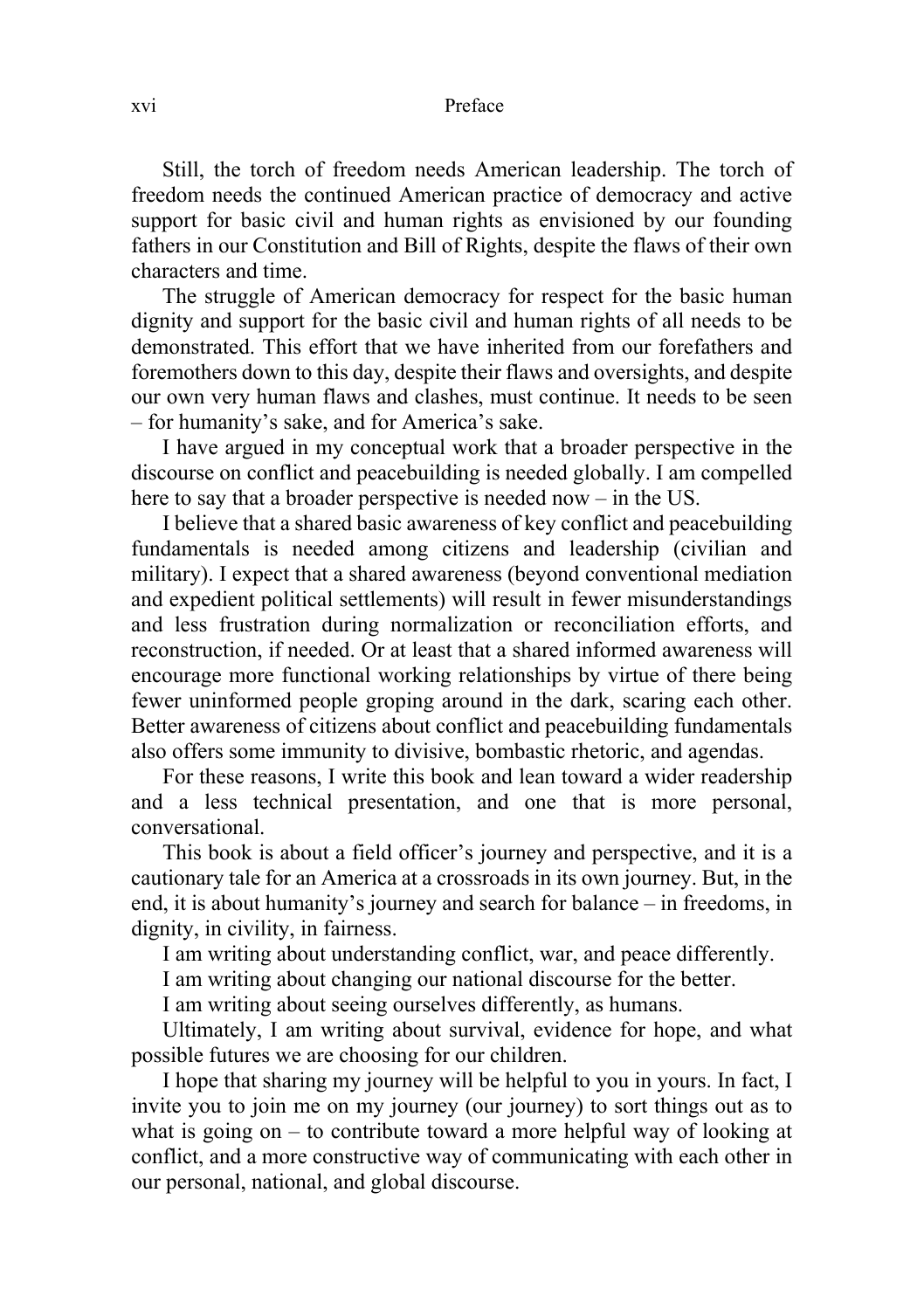They say "be the change you want to see." Speaking for myself, I have to say that I'm no more inclined now, in the name of world peace, to be more sociable than I ever have been. But the world is heading toward a bad place of late, so I write this book, and try to be more sociable.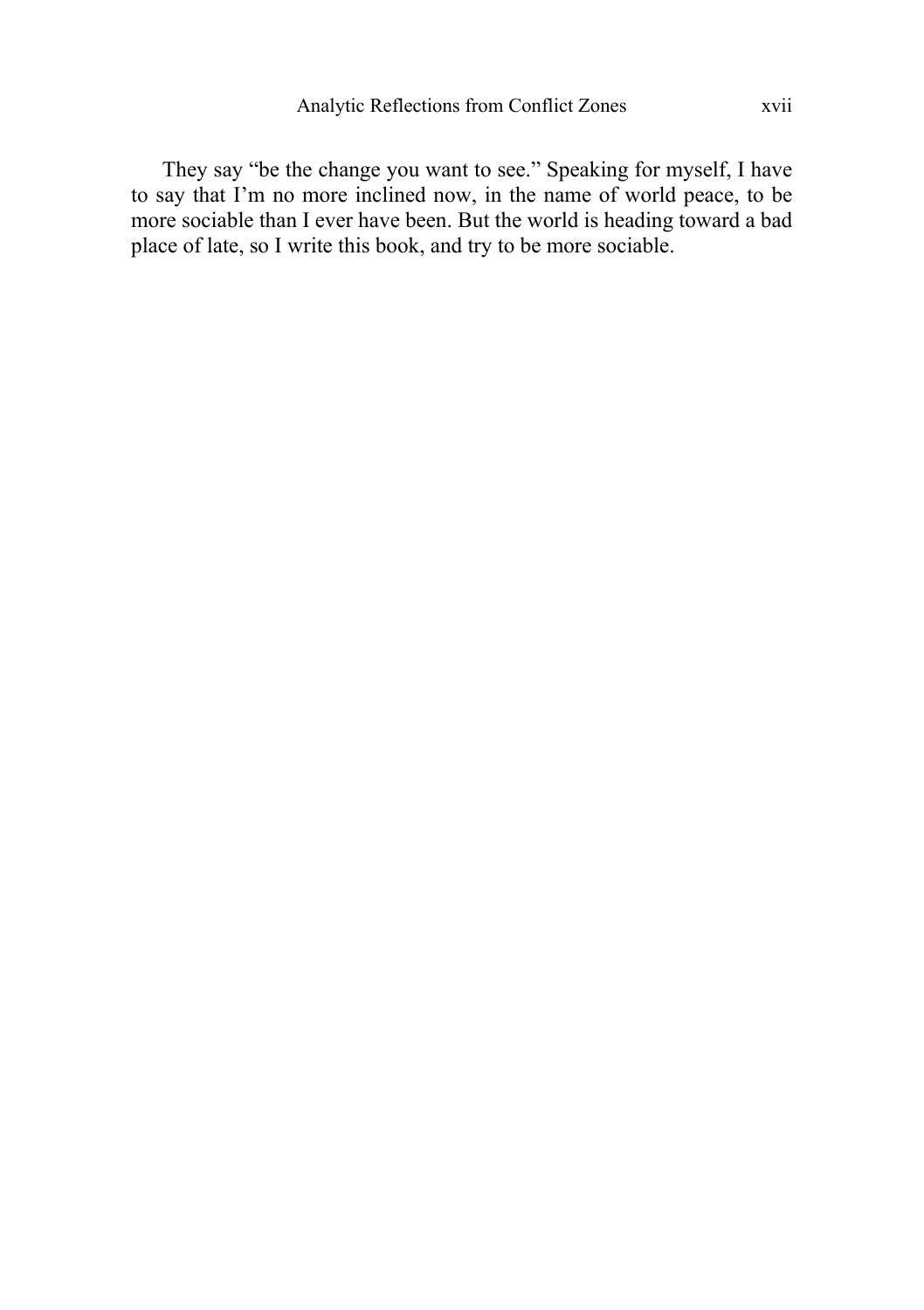### ACKNOWLEDGEMENTS

I would like to express my gratitude for the support of the School for Conflict Analysis and Resolution at George Mason University, which enabled me to better understand the conflict and peacebuilding dynamics that I witnessed in the field. I single out for particular appreciation my esteemed academic advisor and dissertation committee chair Dr. Dennis Sandole, whom I relied on for many years in the endeavor. Also, I want to say thank you to my other committee members Dr. Kevin Avruch and Professor Dave Davis, all of whom advised patiently while indulging my often-unorthodox conceptual approaches.

I want to express my appreciation to the diplomats and international and local organization representatives and Bosnian citizens that kindly gave me the benefit of their time, wisdom, and thoughts about difficult memories during interviews in Bosnia and Herzegovina.

Finally, I want to thank my sister Lynette, brother-in-law Dusty, niece Yvonne, and nephew John for their untiring support above and beyond the call of duty.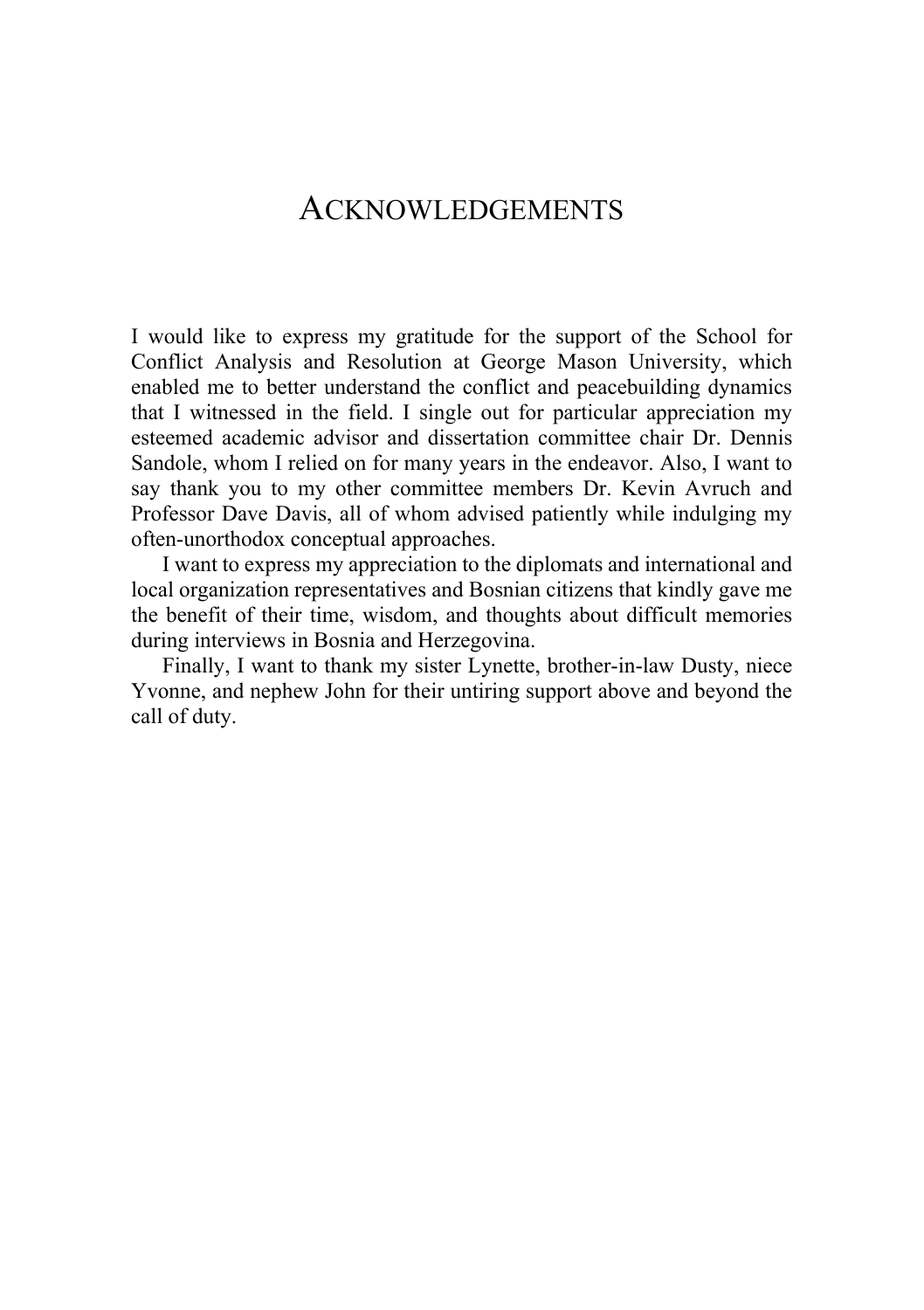## **ABBREVIATIONS**

| <b>BiH</b>    | Bosnia and Herzegovina                         |
|---------------|------------------------------------------------|
| CAR           | Conflict Analysis and Resolution               |
| <b>CFR</b>    | Code of Federal Regulations                    |
| <b>CIA</b>    | Central Intelligence Agency                    |
| <b>CIVPOL</b> | United Nations Civilian Police Operation       |
| <b>CMF</b>    | Comprehensive Multilevel Framework             |
| <b>CSO</b>    | United States Department of State Bureau of    |
|               | Conflict and Stabilization Operations.         |
| <b>DDR</b>    | Disarmament, Demobilization, Reintegration     |
| EU            | European Union                                 |
| FBiH          | Federation of Bosnia and Herzegovina           |
| <b>FRY</b>    | Federal Republic of Yugoslavia                 |
| HQ            | Headquarters                                   |
| IC.           | International Community                        |
| <b>ICFY</b>   | International Conference for the Former        |
|               | Yugoslavia                                     |
| <b>ICG</b>    | <b>International Crisis Group</b>              |
| <b>ICR</b>    | Interactive Conflict Resolution                |
| <b>ICRC</b>   | International Committee of the Red Cross       |
| <b>ICTY</b>   | International Criminal Tribunal for the Former |
|               | Yugoslavia                                     |
| <b>IDP</b>    | <b>Internally Displaced Persons</b>            |
| <b>IFOR</b>   | NATO Implementation Force                      |
| <b>IGO</b>    | Intergovernmental Organization                 |
| <b>INGO</b>   | International Nongovernmental Organizations    |
| IО            | <b>International Organizations</b>             |
| <b>IPTF</b>   | International Police Task Force                |
| <b>KFOR</b>   | NATO Kosovo Force                              |
| <b>LNGO</b>   | Local NGO                                      |
| <b>MPICE</b>  | Measuring Progress in Conflict Environments    |
| <b>NATO</b>   | North Atlantic Treaty Organization             |
| NGO           | Nongovernmental Organizations                  |
| <b>OHR</b>    | European Union Office of the High              |
|               | Representative for BiH                         |
|               |                                                |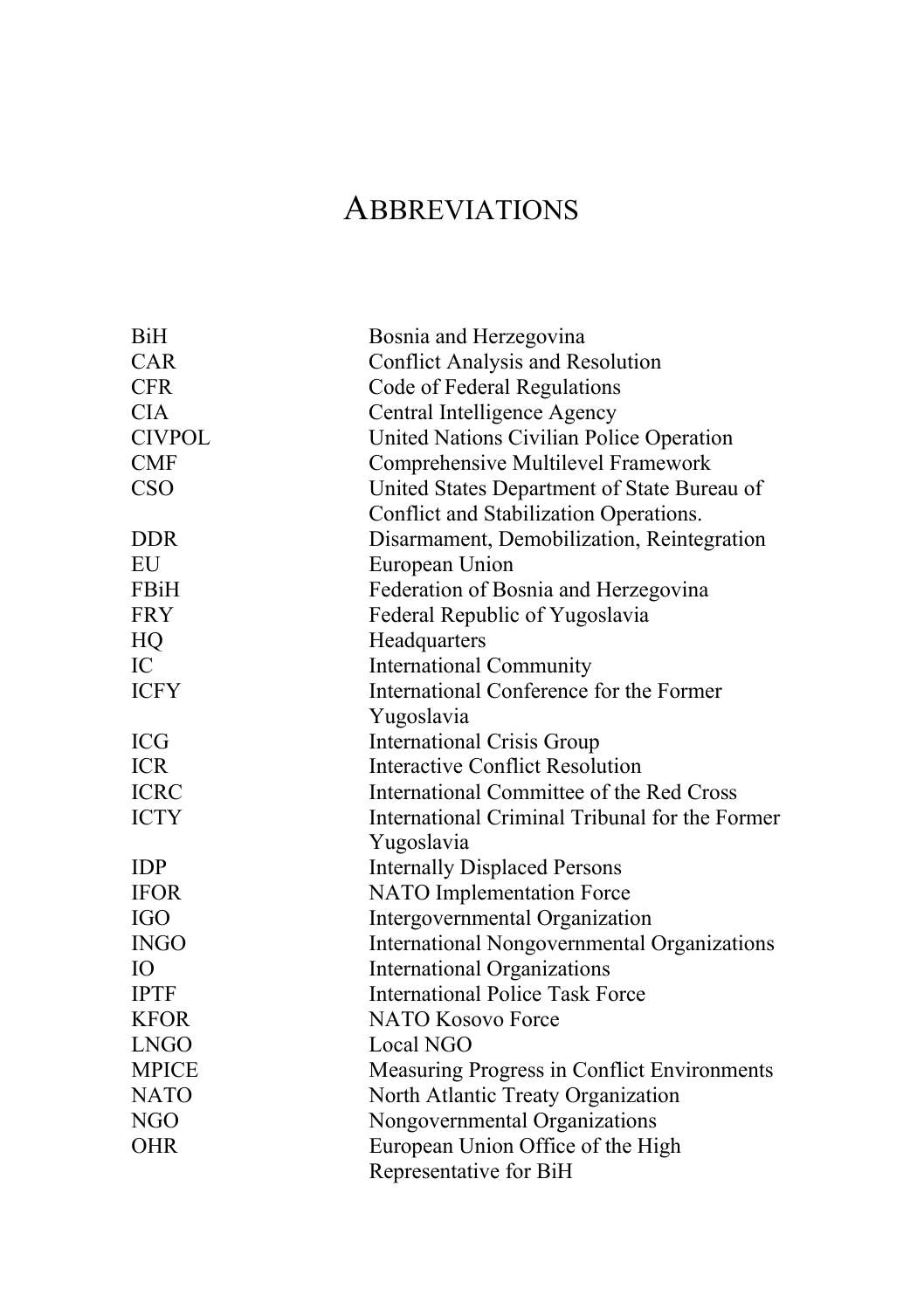| XX              | Abbreviations                                          |
|-----------------|--------------------------------------------------------|
| <b>OSCE</b>     | Organization for Security and Cooperation in<br>Europe |
| <b>RS</b>       | Republika Srpska                                       |
| S/CRS           | United States Department of State Office of the        |
|                 | Coordinator for Reconstruction and Stabilization       |
| <b>SFOR</b>     | <b>NATO Stabilization Force</b>                        |
| UN              | <b>United Nations</b>                                  |
| <b>UNCRO</b>    | UN Confidence Restoration Operation in                 |
|                 | Croatia                                                |
| <b>UNDP</b>     | United Nations Development Program                     |
| <b>UNHCR</b>    | United Nations High Commissioner for                   |
|                 | Refugees                                               |
| <b>UNICEF</b>   | United Nations Children's Fund (formerly               |
|                 | United Nations International Children's Fund)          |
| <b>UNMIK</b>    | United Nations Interim Administration Kosovo           |
| <b>UNOSOM</b>   | United Nations Operation in Somalia                    |
| <b>UNPA</b>     | United Nations Protected Area ("Safe Area")            |
| <b>UNPREDEP</b> | UN Preventative Deployment Force in the                |
|                 | Former Yugoslav Republic of Macedonia                  |
| <b>UNPROFOR</b> | <b>United Nations Protection Force</b>                 |
| <b>UNSCR</b>    | United Nations Security Council Resolution             |
| US              | <b>United States</b>                                   |
| <b>USAID</b>    | United States Agency for International                 |
|                 | Development                                            |
| <b>WFP</b>      | United Nations World Food Program                      |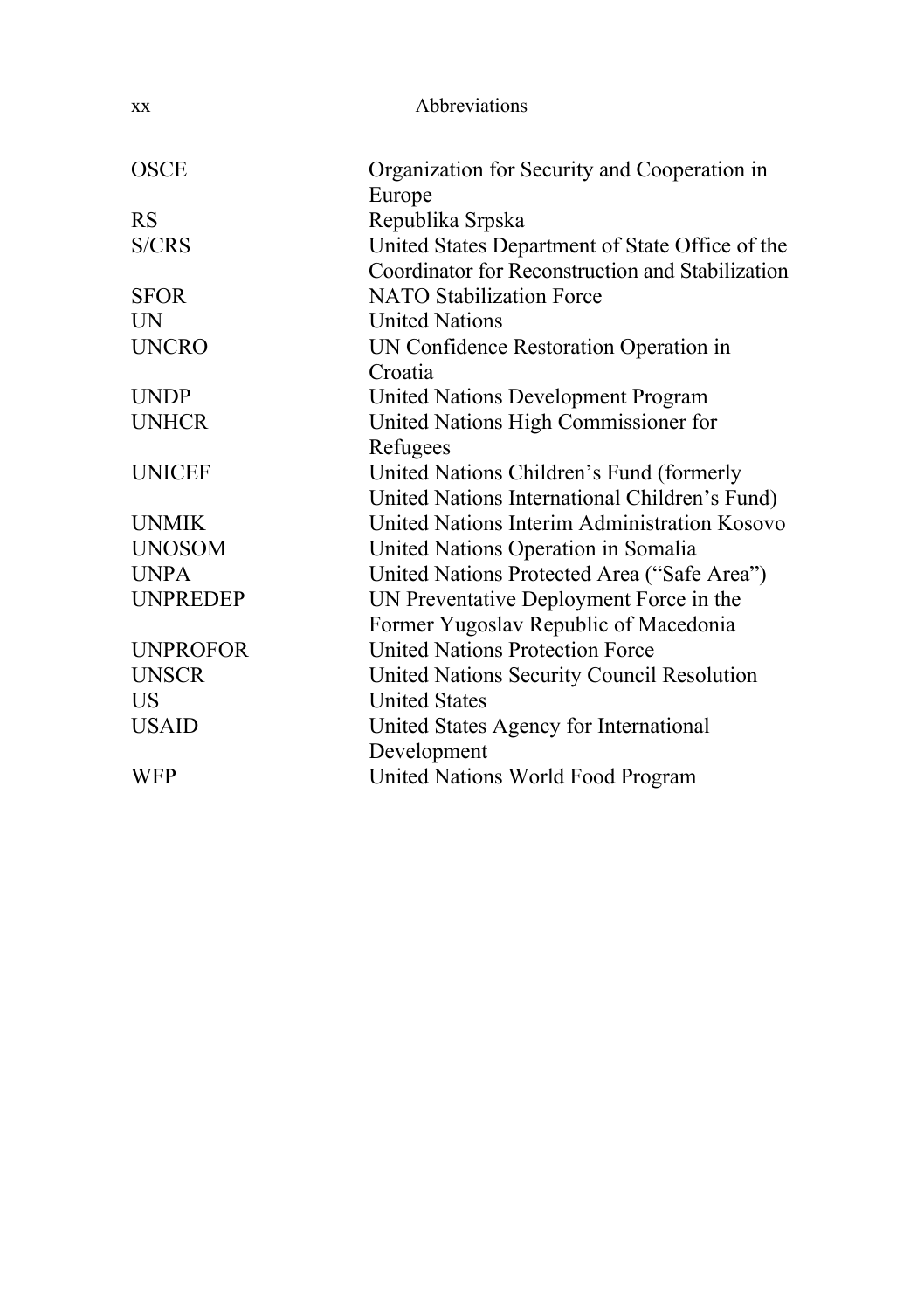## **PART ONE:**

## **THE HUMAN PERSPECTIVE**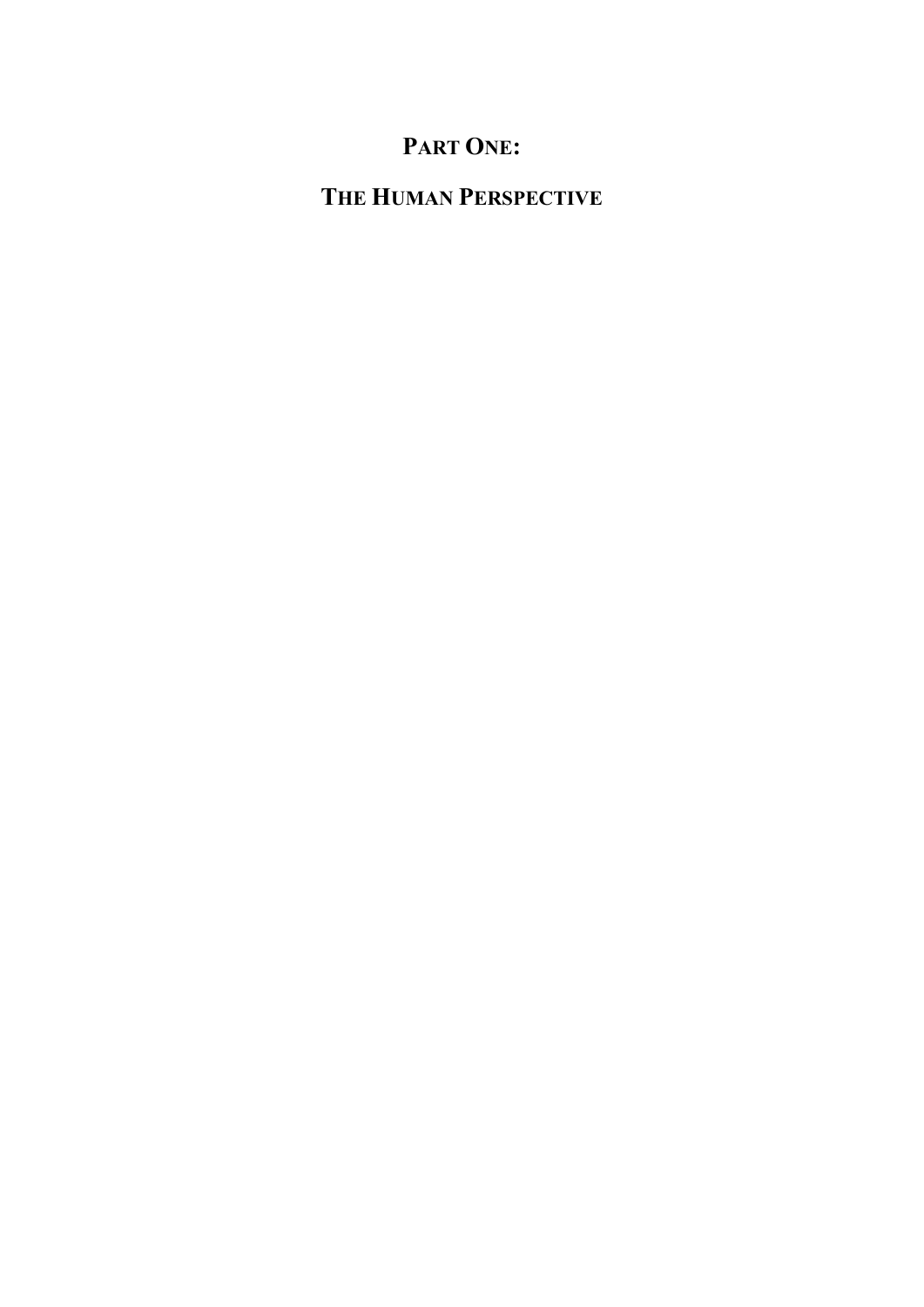### **INTRODUCTION**

With bullets bouncing off the house and rocket-propelled grenades going off around town, I asked myself: "How the hell is anybody supposed to meditate around here with all this racket going on?"

Shortly thereafter, in exasperation I uttered, "How the hell is anybody supposed to read around here with all this racket going on?"

After an unsolicited moment of reflection, it occurred to me that maybe such questions were a little selfish; that maybe there's another way to do peacekeeping. Such were my contemplations while sitting in the United Nations Humanitarian Division compound in Mogadishu, Somalia on Christmas Day of 1994.

After further annoying moments of reflection, I determined to take a course of action to become better informed about conflict and peacebuilding, and so I sought out those who had been thinking about such things. The idea had occurred to me before, but it was now time to act. Thereafter, in between work in conflict zones, I acquired Masters and PhD degrees in conflict analysis and resolution at George Mason University, specializing in the analysis of stabilization and peacebuilding operation environments. I carried out my doctoral field research in Bosnia and Herzegovina.

But, probably, I should backup here and say a little more about myself and my qualifications to have such thoughts. Beyond my time in the US Air Force in Vietnam as an aircraft mechanic, I have served overseas in conflict zones in a civilian capacity as a humanitarian-aid worker, operations officer, and civil-affairs officer for non-profit organizations, the International Organization for Migration, and the United Nations in East and Central Africa (Sudan, Somalia, Rwanda, Uganda) and Kosovo. Generically speaking, I was a field officer.

Much of the time, I liaised with or advised embassy staff and civilmilitary operations units on the return and resettlement of refugees and internally displaced persons, minority-population issues and protection, and civil-society building/rebuilding at the municipal level. I was embedded with the US Army in Afghanistan as a crisis, stabilization, and governance officer for the US Agency for International Development.

Now, before marching off into the book, I want to introduce a few quick crucial points.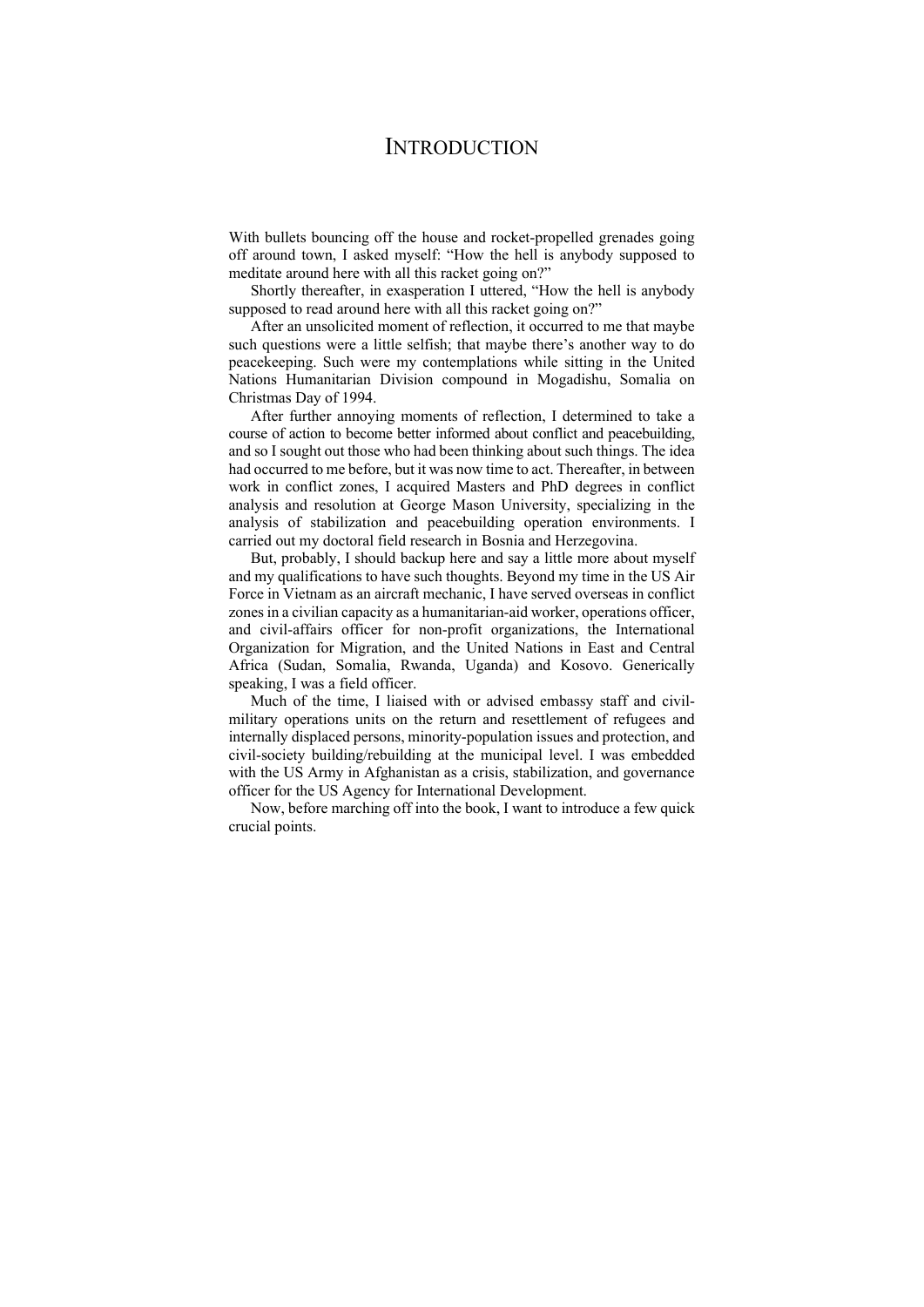#### Introduction 3

Despite political polarization being new, and fresh, and alarming to many Americans, it is nothing new in the world. It is a well-known stress. It is a repetitive historical and global phenomenon as constant as the rise and fall of empires and nations.

All is not lost, though. At the same time, I have also seen the resilience of people and nations that have come back from the gravest circumstances to find a kind of normalcy again. It takes dedication, the help of friends, and patience. It requires a change in the caustic tone of discourse between those of differing opinions. Wise leadership is helpful.

Also, there is widespread confusion about national, ethnic, and racial identity, which greatly exacerbates civil unrest and accommodates easy political manipulation. Fundamentally, race is the color of skin and physical traits; ethnicity is cultural tradition; and nationality is country of origin or naturalization. Race, ethnicity, and nationality are often aligned in the popular imagination, but it is less and less the case in reality.

There are many kinds of culture: ethnic culture, race culture, national culture, work culture, military culture, arts, music, criminal, political, academic, sports, religious, city, rural, Western, Eastern, realists, idealists, love cultures, and hate cultures, etc., etc. And there is a lot of mixing and matching of cultures. There is clashing of cultures. It can all get quite mixed up.

As I mentioned in the Preface, a broader perspective is needed – on war, when things have already gotten out of hand, and on peace, which is often misunderstood and mislabeled. There are different levels of conflict and different kinds of peace. I will make some distinctions.

After my human-perspective contemplations offered humbly and mercilessly in Parts One and Two, I lay out my conceptual framework and models in Part Three. My intent is to help fractured societies better see the elements and dynamics of their conflict and their peacebuilding efforts, thereby being better able to move on from destructive discourse and political polarization toward a functional working relationship with respective "enemies," and the eventual normalization of relationships and conditions.

During the years that I was focused on political and social dynamics in conflict zones overseas, I spent little time tracking current affairs back in the US. I voted by absentee ballot for general elections, listened to BBC news radio, and watched TV news broadcasts when satellite services and electricity were available. If we could get football and Oprah via satellite, that was a plus. I read old copies of the *International Herald Tribune* and *The Economist*.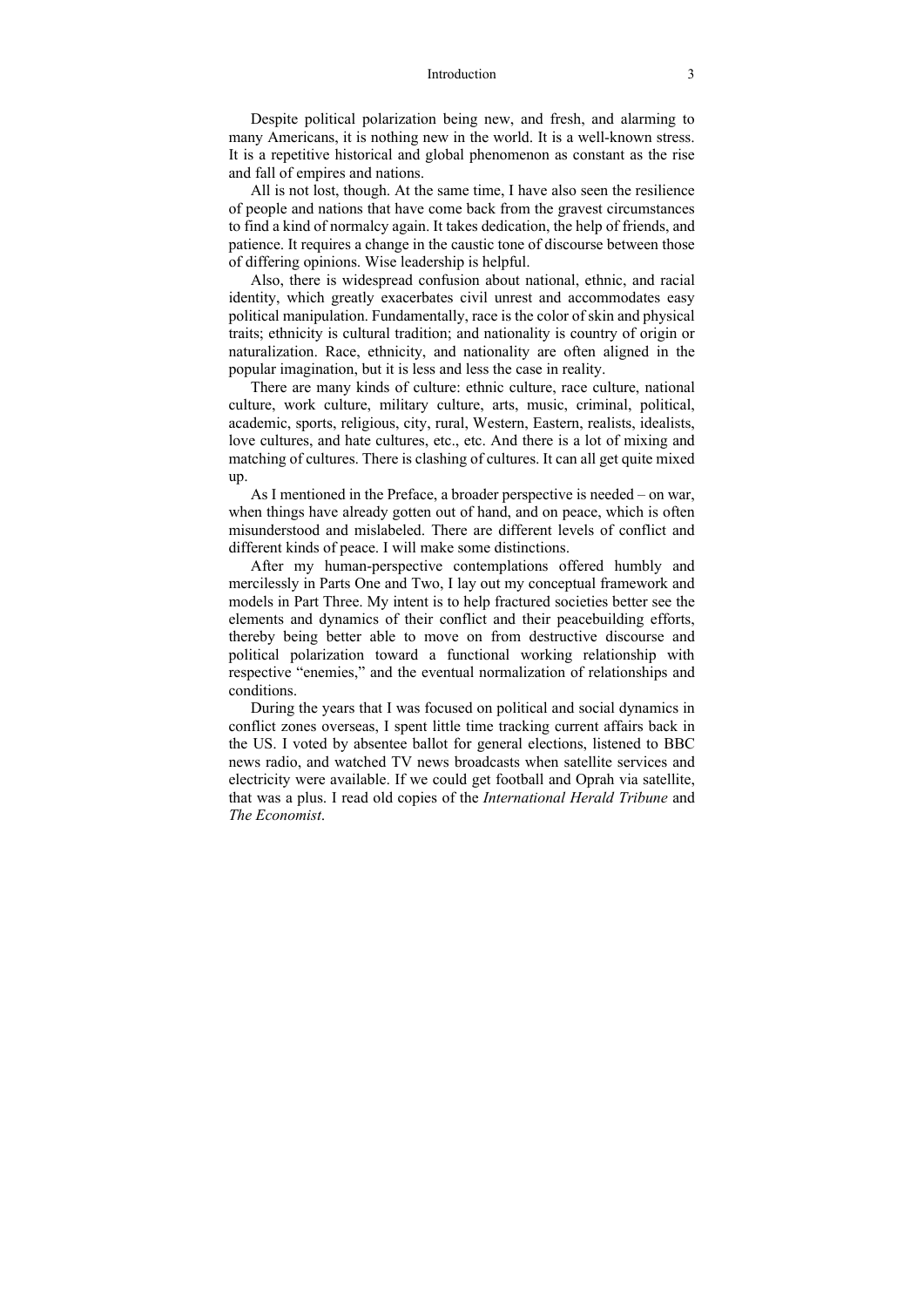Although I was in the US from time to time, I was focused internationally and on my studies. So, when I did eventually return from fulltime work overseas around 2012, I was struck by the dramatic increase of hostile and often belligerent voices shouting and lashing out in town halls, and on American TV, radio, streets, and social media.

A vein of coarse language, belligerent partisanship, strident nationalism, and barely concealed ethno-racism that had long been around but subdued had burst open into the mainstream discourse, seemingly nearing a point of normalization. It is not the just words but often a harsh, threatening tone that has found a new level of acceptability and channels of release.

Around 2015 I found that I had successfully aged beyond those years appealing to employers in my usual trade, and that I did not have the teaching experience to compete for an academic position paying more than minimum wage. I needed some cash, and a change of pace to clear my head.

Driving a semi on the open road perched high in the cab of an 18 wheeler and seeing America up close for a while seemed the thing to do. So, I went to truck-driving school, got a commercial driver's license, and hit the road in a semi-truck. Now, I did learn soon enough that operating a semi "overthe-road" is a tough way to make a living with the absurd number of hours involved, demanding requirements, every sort of foul weather and traffic condition, extreme deadlines, and, often as not, low pay in the post-union era.

However, traveling the highways and byways and truck stops of the country did, as it turns out, afford me a unique opportunity to listen in on conversations and get a feel for the national discourse, if not the heartbeat, of working America. Politics, the economy, immigration, and elections were favored topics for lamentations when trucking, law enforcement, and football were not enough.

When not otherwise distracted by responsible driving and navigation, I listened to the radio and the steady stream of commentary above rumbling motor and changing gears as counties and states passed underneath my wheels, of which at least one was at any given time plotting a slow loss of air for overnight-flat inconvenience or an immediate gunshot burst of tireblowout drama.

Although the scenery constantly changed and local-radio stations offered varying shades of dialect and political or religious persuasion as I drove on, the tone of opinions shared on the airwaves seemed to get increasingly passionate, abrasive, and intolerant.

There was a diversity of opinion offered. Some of the sentiments that I heard have the true ring of authenticity matching that which eventually led to the kind of societal disintegration and destruction that I have seen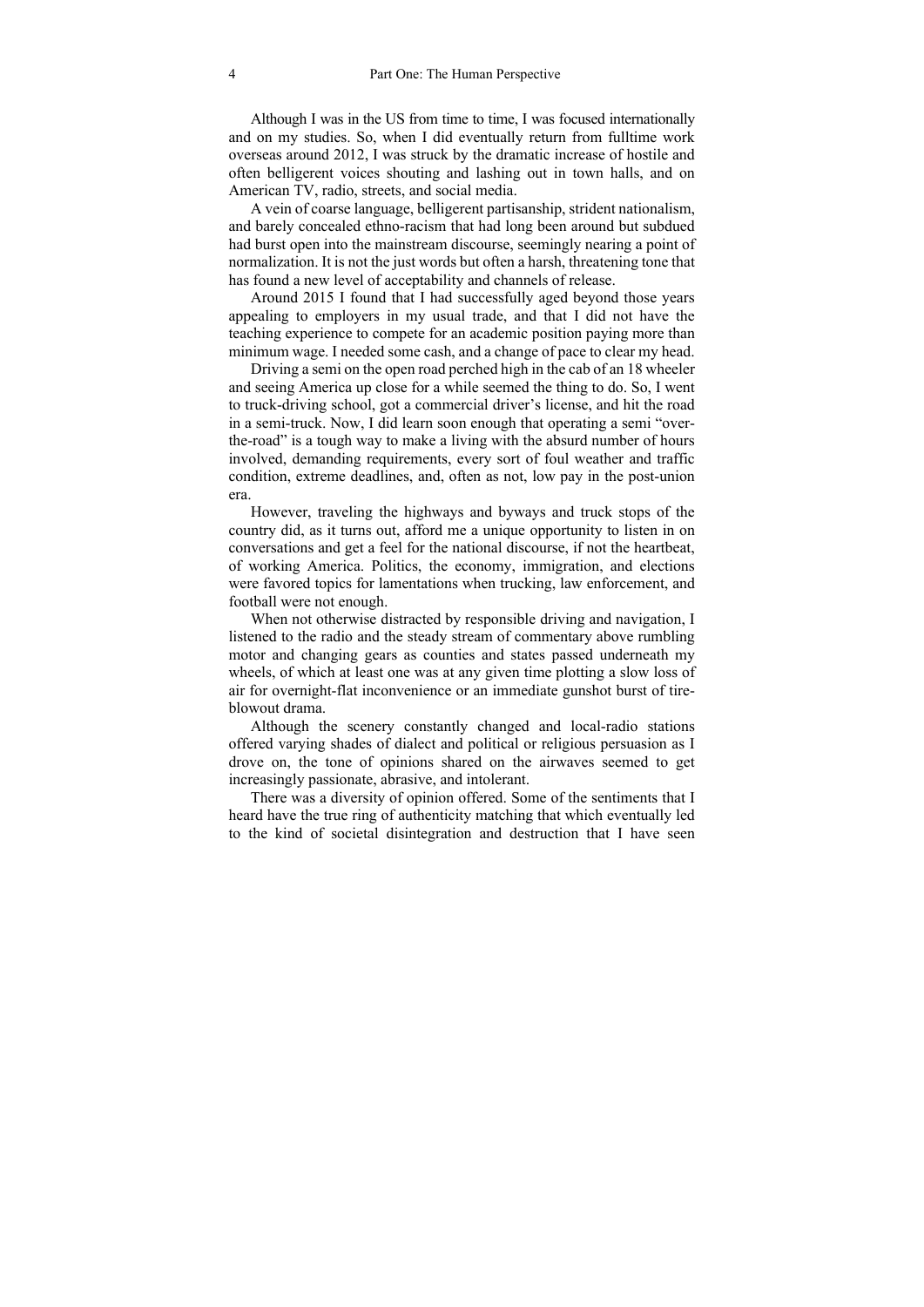#### Introduction 5

elsewhere. It's difficult to identify exactly the moment that it fully hit me that some of the rhetoric that I was hearing – that I am still hearing – here in the US is actually dangerous. But I am increasingly reminded of the divisive rhetoric utilized by some leaders in countries which eventually fell into open violence, war, ethnic cleansing, and sometimes earnest efforts at genocide – and the eventual need for someone like me. Bosnia and Kosovo again come to mind.

Examples of relevant sentiments expressed in earlier conflicted eras and places are most notably in association with the Fascist movements in the years leading up to and during the Second World War that led to massive loss of life, destruction, and displacement. Similarly, divisive ethnopolitical sentiments expressed during the breakup of the Yugoslav republics in the 1990s echo the hate and blame rhetoric used by Benito Mussolini.

Mussolini, an admired authoritarian and Fascist, pioneered modern Fascism in Italy in the years prior to the Second World War – practices that were later adopted by one of his most ardent admirers, Adolf Hitler. Sometimes, when I saw and heard President Trump, I saw and heard Mussolini and former President Slobodan Milosevic of Serbia.

In other words, a style of leadership promoting blame, character assassination, exclusion, division, and coarser instincts, particularly toward immigrants, minority groups, intellectuals, activists, and a free press. Such a practice does not lead to a good end. Democracy is based on trust that truth is being held forth. There are differences in perceptions of truth, of course, but the deliberate purveyance of falsehoods for personal or political gain is reckless and dangerous at any level.

It has become clear to me that the elements and dynamics of conflict are similar whether at the individual, societal, or global level, given that human fundamentals are involved at all levels – emotions, perceptions, needs. Likewise, the elements and dynamics of peace are similar at different levels. The distinction is mostly a matter of scale and the use of force (negative peace), or positive peace, which is essentially constructive conflict, reconstruction, and dialogue-relationship improvement – the idea being to get at the underlying causes and conditions of a conflict, enabling citizens to coexist peacefully and meet their respective needs and potential.

After a time, it occurred to me that even road rage (the tiny wars) and courteous driving are examples of the passions of war and peace, albeit on a non-lethal (usually) personalized scale. Eventually, I began to see that I am a participant in the conflicts that I have witnessed, and part of the solution, if I choose, regardless of scale.

This book is also about that revelation and the ongoing process of understanding. It is a work in progress, as it seems we all are.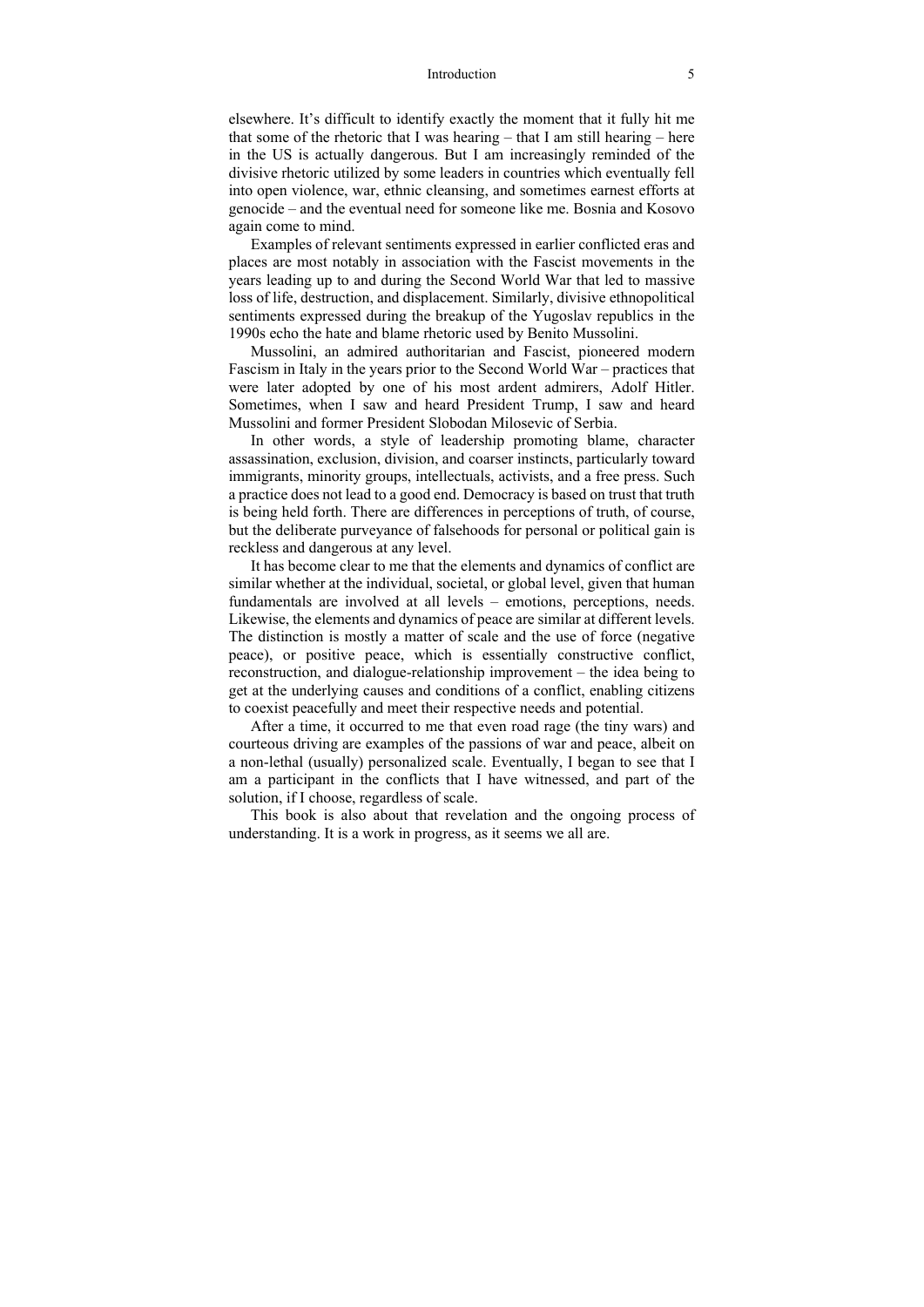Conflict is pervasive. Like oxygen to the brain, it is necessary for clarifying things. Like fire, it can be used in constructive or destructive ways. Conflict is a fact of life. It is omnipresent nature – human, animal, and environmental. We need to aim for constructive conflict.

As I say, what is needed now is a broader perspective by which to assess and discuss circumstances from a more informed standpoint, a more civil standpoint, and to find a viable balance within constructive conflict. Not total apathy, and not total war, which at either extreme indicate abandoned hope.

War is the road rage of humanity. It is about parts of humanity enduring injury and, in turn, striding the avenging-angel road – a road to hell if taken to its logical extreme, and one paved with stones of arrogance and injury. It is also about magnificent moments of the human spirit and strong evidence for hope.

This book is about serving "in the field" (overseas, abroad, away from home). "Field officer" is a generic term for someone who carries out foreign-affairs tasks on behalf of an organization or government outside of headquarters or home country. Diplomats and specialized embassy or civilian staff work "in the field"; military officers and troops work in theaters of operation. This can be one and the same place and task depending on security levels and conflict circumstances.

Fieldwork covers a wide range of tasks in various sectors – governance, security, rule of law, the economy, and social welfare – requiring a wide range of skills, for example: political and civil affairs, security, finance, business, medicine, engineering, education, agriculture, logistics, and more.

Sometimes, embassy or government agency staff carry out the tasks; sometimes they oversee and contract out the work to international or local aid organizations such as Save the Children or the Oxfam, or commercial contractors. Some organizations prefer to remain independent of government or military affiliation or funding.

The work can take place anywhere along a continuum from emergency and disaster relief to post-conflict reconstruction and long-term development. The demobilization of former combatants and return and resettlement of refugees and internally displaced persons are included.

In complete failed-state circumstances, in which there is no national or local government to interact with, or there is a collection of warring or competing self-declared authorities and militias, intervention interactions can be venturesome and dubious. Legitimate representation becomes an interesting question.

Field staff serve in wide-ranging conflict circumstances: war, ethnic cleansing, natural disasters, and refugee crises. Add to this imperial-colonial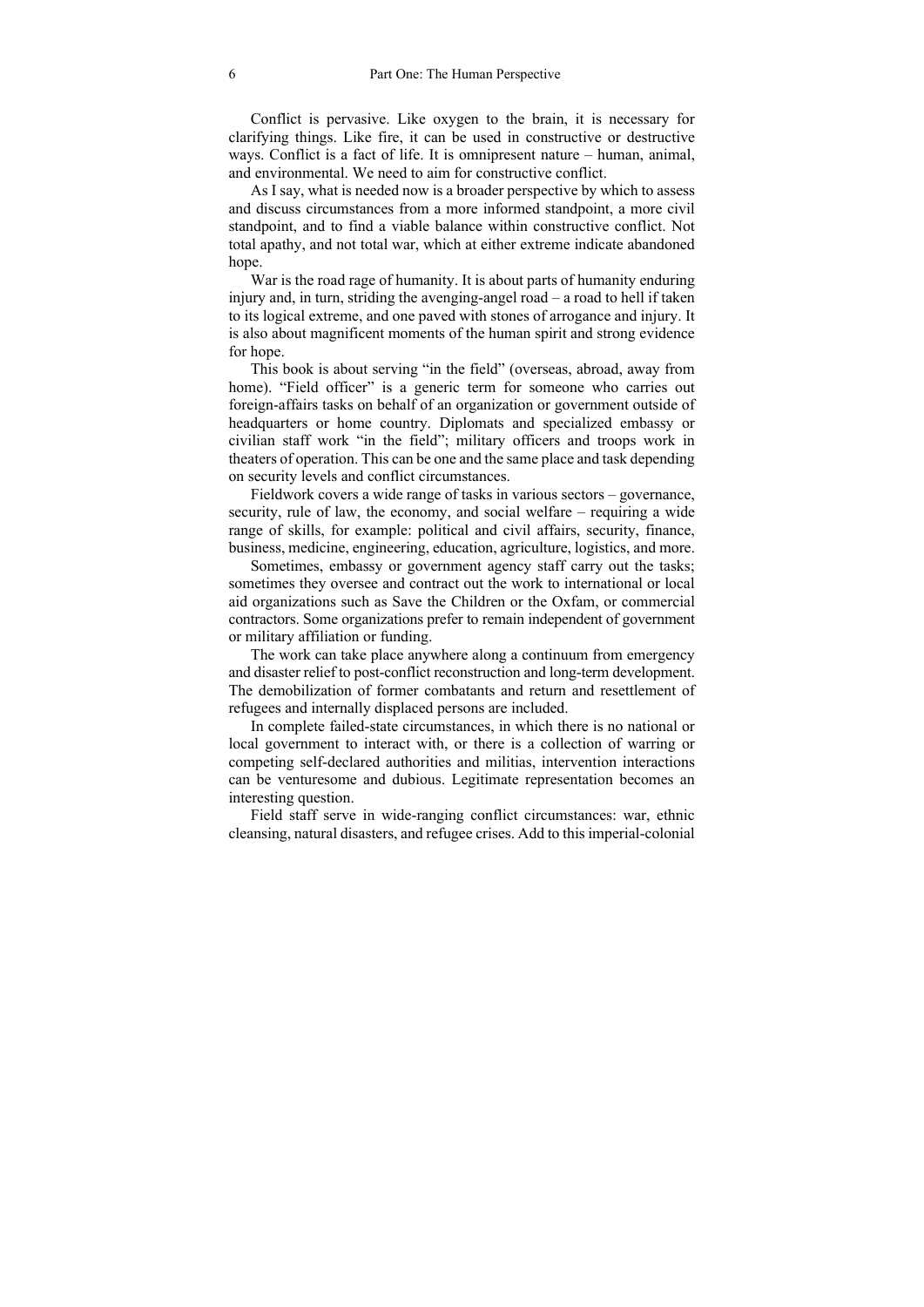#### Introduction 7

enterprises, territorial acquisitions and partitioning, an assortment of nationbuilding or nation reassignment projects, and human-security issues (a newer term for an ancient problem). Further, add provision for basic human needs: food, water, shelter, protection, dignity, jobs, healthcare, education, and so on.

Now one can begin to understand a different kind of journey, a different kind of perspective – that of the field officer or field staff. Over time, a broader perspective is gained on the realities of conflict and the human condition.

Deep societal fracturing and political polarization – military troops and civilian field staff have seen these stresses before. Things get out of hand somewhere, sometimes with a strong push from an emerging leader with authoritarian-Fascist impulses and associated disinformation campaigns. Sometimes, fracturing comes from multinational corporation mischief, sometimes from misguided geopolitical ambitions by rival nations, and, easily enough, the result is tragic – ethnic cleansing or worse.

The people of Bosnia and Kosovo know of this. The people of Somalia know of this. The people of Pakistan, India, Russia, China, Europe, Afghanistan, Rwanda, Latin America, and the Middle East know of this. Those who have real knowledge of the American Civil War and its aftermath have an understanding of its consequences. Nearly all native populations know of this.

I think it is time for some conflict-consequences insight and reality checking in the United States. The lessons to be learned are not new.

In the end, the journey of a humanitarian-aid worker, or soldier, or refugee, or migrant is humanity's journey – the constant flow of adjusting populations, forced or voluntary, internal or external. Perhaps population movement is humanity's most enduring trait.

There is a historical perspective involved here, and a human perspective, a meeting of realism and idealism – what I refer to as "human realism." It is a useful meeting place, I think, for engaging a common-ground discussion about changing things for the better in stressed times.

I have played a small part in this ongoing story of the ages – that is to say, international post-conflict intervention. But it is a revealing part. The story began long ago and courses through the history and lives of nations, families, and individuals. Naturally, it contains descriptions of virtues and vice. Humanity's journey is about desperate acts of cruelty and kindness, ambition, power, commerce, crime, and corruption; it is about hopes and dreams, nightmares, honest theft, greed, callousness, and the jostling of earnest convictions. This story is about the search for freedom, adventure, home, and security.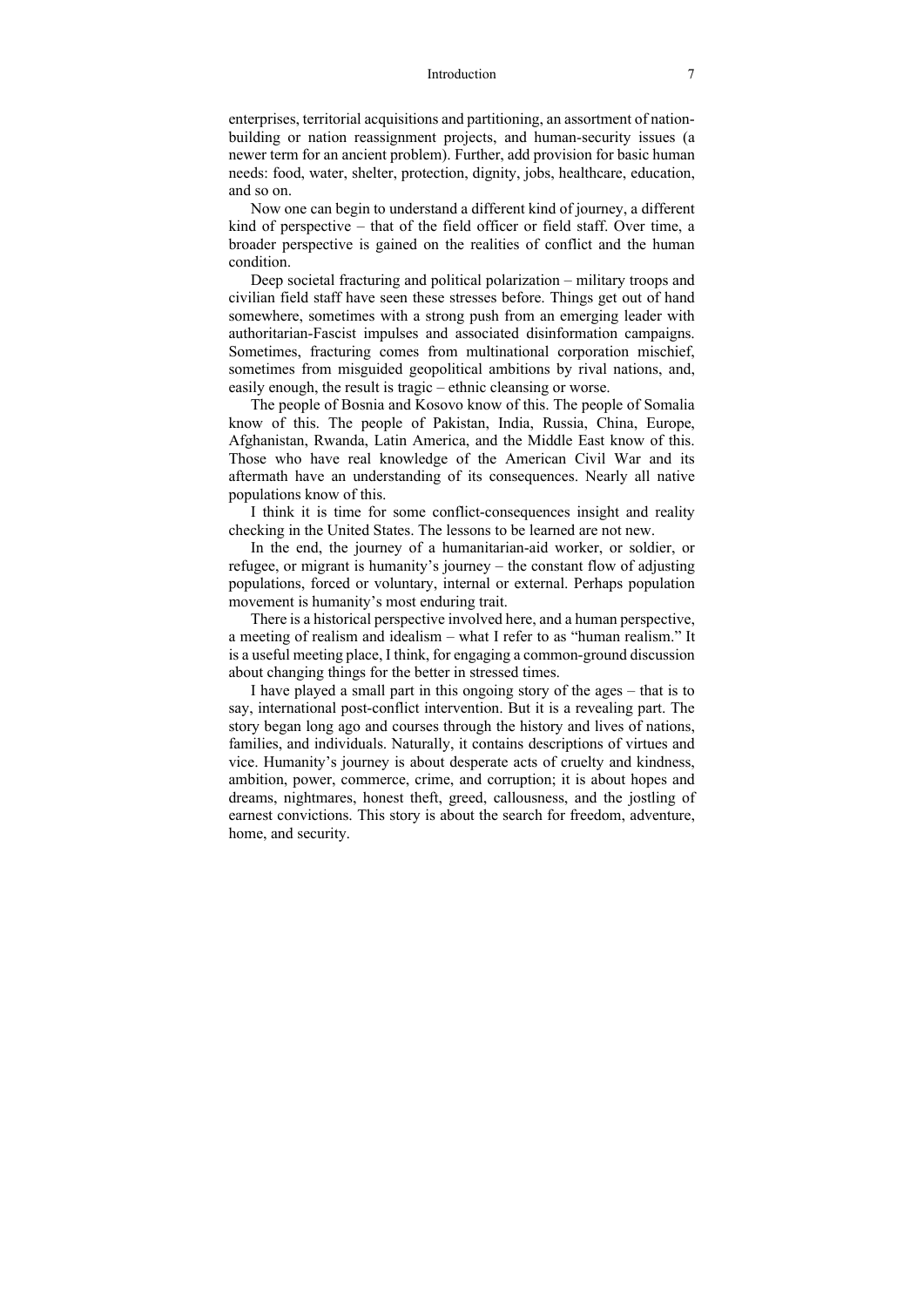This rush of elements is ever present and relentless amid the gaming of empires and the forces of nature. Sometimes, it is not a happy result for human beings. But sometimes it is. It has always been this way. Often, it has been for the benefit of one at the expense of another.

There are broader implications to consider. Now that we, humanity, have attained technical global interconnectedness, we are experiencing periodic civilizational crises together, globally, in real time. Weapons of mass destruction are everyone's problem now; and there is no putting that genie back in the bottle without international collaboration – that requires leaders talking to each other.

There is no taming civilizational crises, or international terrorism, or riotous nature by going it alone. This can only be done through a basic display of respect at a human level, and collective effort.

This book aims to contribute toward that effort; toward a judicious balance of negative and positive-peace initiatives (I will explain), which is only possible through the development of common understandings. I believe that the insights and frameworks that I have acquired from others, and those of my own that I have developed and field tested, contribute to clarity.

Sometimes, the journey is humanity's search for redemption and happiness. Sometimes it is a reach for revenge. But it is always a search for balance.

Peace guaranteed by the hammer alone (negative peace), or by mutually assured destruction, or by futile isolation, is no longer a viable bet, domestically or internationally.

I hope, in my approach, that the mixing of down-to-earth commentary and scholarly explanation is sufficient to interest all concerned – and to alert all concerned about complexities and challenges that we all have in common, including dealing with rising societal divisions and polarized political discourse here in the USA and elsewhere.

Finally, along with an analysis of discord, this book conveys words of hope and encouragement from citizens in conflict zones; words that somehow, eventually, manifest in the human calculus on the kinder side of life, often as not by one individual at a time.

How do I explain my arrival at this point of view? How do I explain constructive conflict and finding common perspective in an era of polarization and broken discourse? It has not been a straightforward path – and so I explain it this way.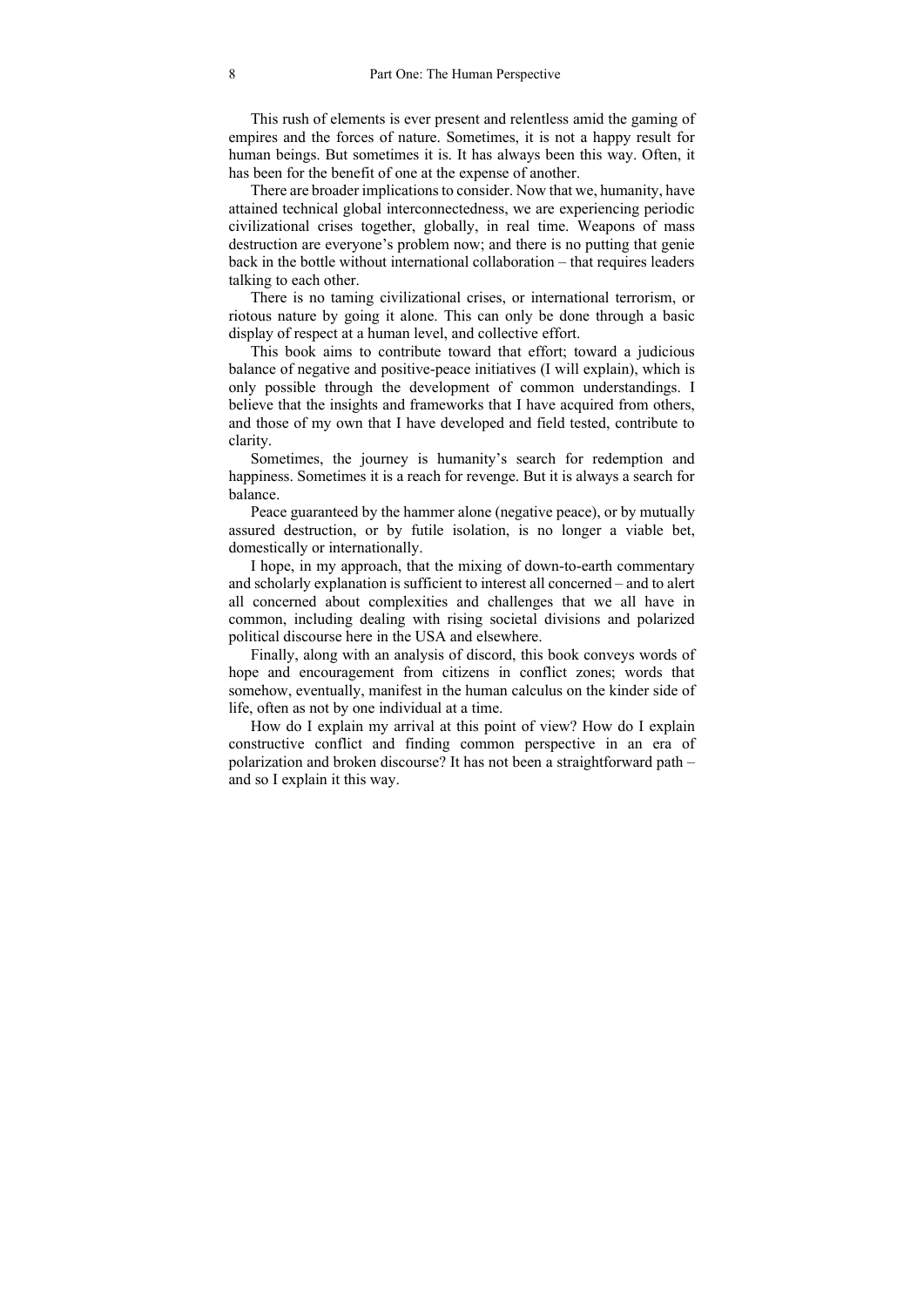## THE STRAIGHT PATH AND DITCHES

In the course of this book I will careen between the straight path of scholarly explanation and the miserable but comforting ditches of failure and redemption intended to capture those who stray – those who fall short in unemotional response to insult or threat.

I will do this while commenting on the dubious nature of humanity, international interventions, and myself by way of example.

I find the sampling of myself – the individual I'm most familiar with – useful for relating the one to the many in a larger tide of human experience, of which conflict and intervention, and expressions of realism and idealism, have, apparently, always been constants. This self-sampling enables me to stay grounded, and at the same time declare myself an author of some selfimportance, should I have need of any.

First, I should clarify that, like most human beings, I am one thing, and then I am another – like the peaceful motorist who, in a split second, is rendered a raging cursing idiot by a vehicular affront to his or her sensitivities. Or, perhaps, like every other basic human unit, I am stamped with certain portions of virtue and vice.

What is important to remember is that I am both and that I need to focus on what I want my world to be. Whether in peace or war, or tranquil motoring and then the instinctive display of self-righteous indignation on the highway, each of me has anecdotes to make the case for respective opposing convictions. I argue with myself, state my cases, and draw a picture of worlds that are and worlds to be.

To rest, I must focus and choose one. If I do not, I will condemn myself to eternal drifting between impulses to war, tepid acceptance of bootenforced negative peace, or doing nothing and settling for witless chaos with an occasional taunting glimpse of genuine peace in passing – a positive peace, as it is said.

This is not a textbook, and yet it is. It includes historical elements, citations, models, graphics, conflict and peacebuilding theory, analysis, recommendations, and a bibliography. At the same time, my intent is to convey the personal on-the-ground reality of conflict and intervention. The challenge of this book is to get a coherent blend of conceptual description and human-level expression. In other words, a mix of realities, which, after all, is the human condition.